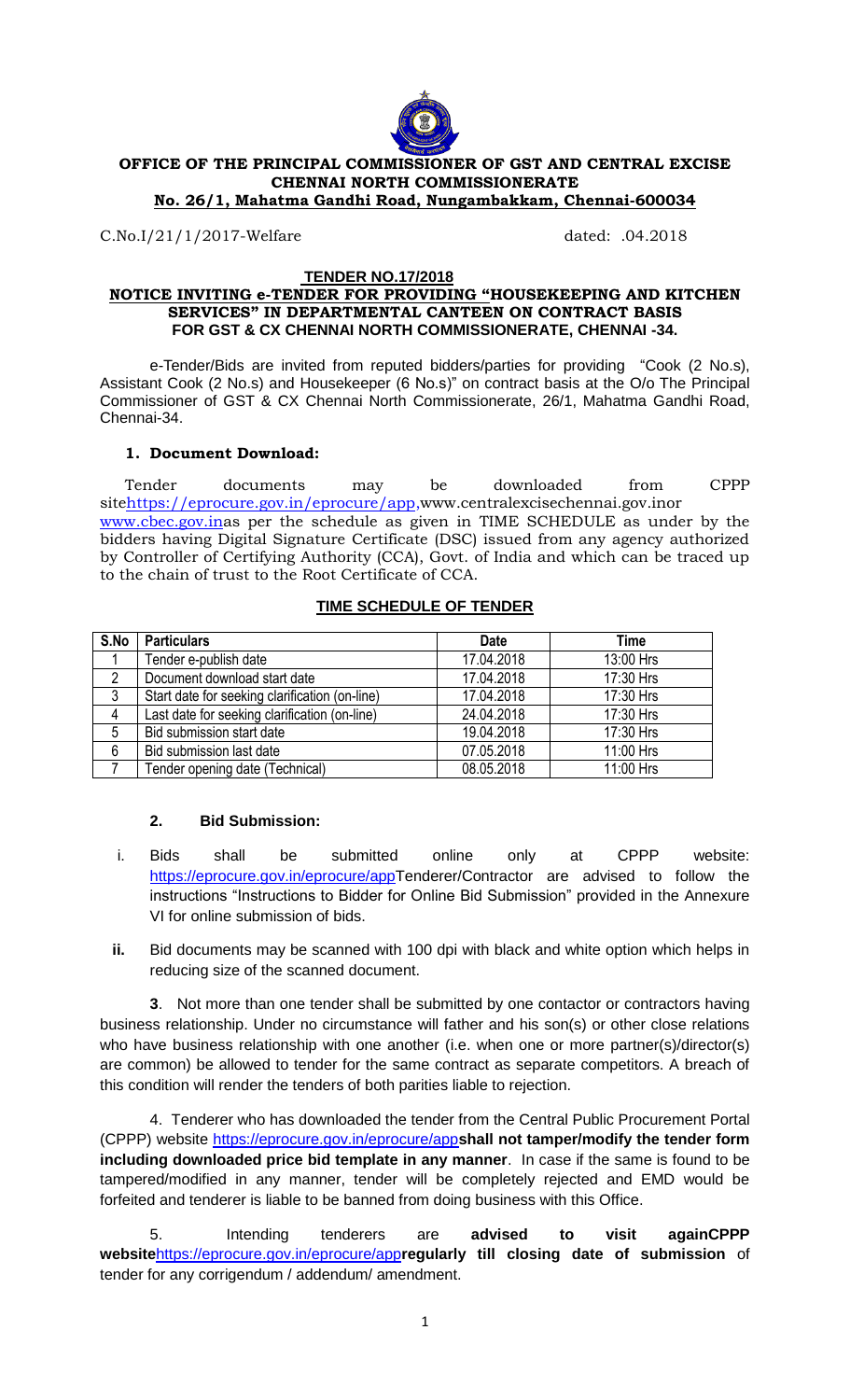6. The rates shall be quoted in Indian Rupees only.

7. The rates will be inclusive of all taxes (except GST), fees, levies, etc. and any revision in the statutory taxes, fees, etc will be the responsibility of the Bidder.

8. In case of any discrepancy/difference in the amounts indicated in figures and words the amount in words will prevail and will be considered.

9. The quoted rates shall remain firm throughout the tenure of the contract and no revision is permissible for any reason.

For further details, G. A. Harshanand, Assistant Commissioner (Prev.) may be contacted at 044-28335011.

**NOTE**: The Department reserves the right to postpone the date of opening or to accept or reject any or all the bids, without assigning any reasons.

### **Annexure-I Terms & Conditions**

General Rules and Directions for the Guidance of the Bidder **(Section I),**

- 1.1. Scope of Tender
- 1.1.1 The Principal Commissioner, GST & CX Chennai North, (hereinafter referred to as the Buyer), invites e-tenders/Bids for "Providing services of Housekeeping and Kitchen Services" for departmental Canteen located at 26/1, Mahatma Gandhi Road, Chennai-34. " as defined in the tender documents (hereinafter referred to as the "Service").

1.1.2 Duration of the Contract:

The Contract period is from the date of commencement of the Service as defined elsewhere in the contract upto 31.03.2019.

1.1.3 The scope of the work with regard to Cook, Assistant Cook & Housekeeping staff is as follows:

#### **Cook:**

Preparing Idly, Dosa / Masala dosa / Rava dosa, Pongal, Poori, Uppuma for breakfast hours. Preparing variety rice like, Lemon rice / tamarind rice / tomato rice / kari leaves rice / vegetable rice / curd rice / sambar rice etc., including full meals lunch for Lunch hours

Preparing vegetable cutlet, bread sandwitch, burger, paav baaji, sundal, bonda items and sweet itmes like laddu, mysore pah, badhusha, jamoon for Evening snacks.

### **Assistant Cook:**

Chopping vegetables, preparing masala / coconut / and handling cocked items including cooking in the absence of cook, counter sales and other routine works in kitchen / dining.

#### **Housekeeping:**

Cleaning of utensils, plates, tumblers, mopping works, table cleaning during busy hours, assisting for tea / coffee making etc.

### 1.2. Eligibility Criteria

The tender/Bid is invited in TWO BID SYSTEM (Technical/Qualifying & Financial Bid) and is open to all contractors who fulfill the following eligibility criteria: 1.2.1 Experience – No of years in the Business:

The Bidder should be in the Business of Providing "Similar Services" for a period not less than 5 years i.e. since 2012-13.

[Mode of Proof: Copies of the Work order/Agreements/Work Completion certificate for the five year period to be uploaded alongwith bid document]. "Similar Service Contract" means contract for providing Housekeeping and Kitchen Serviceswith Government/Semi-Government/Public Sector/ National level educational institutes like IIT, IIM, NIT and Universities/Banks/Public Limited Companies

1.2.2 Experience – Completion of similar works:

The Bidder should have satisfactorily completed similar service contracts, involving values as listed below during the last 5 years i.e. since 2012-13:

a) At least One Service contract of similar nature valued at Rs.25 Lakh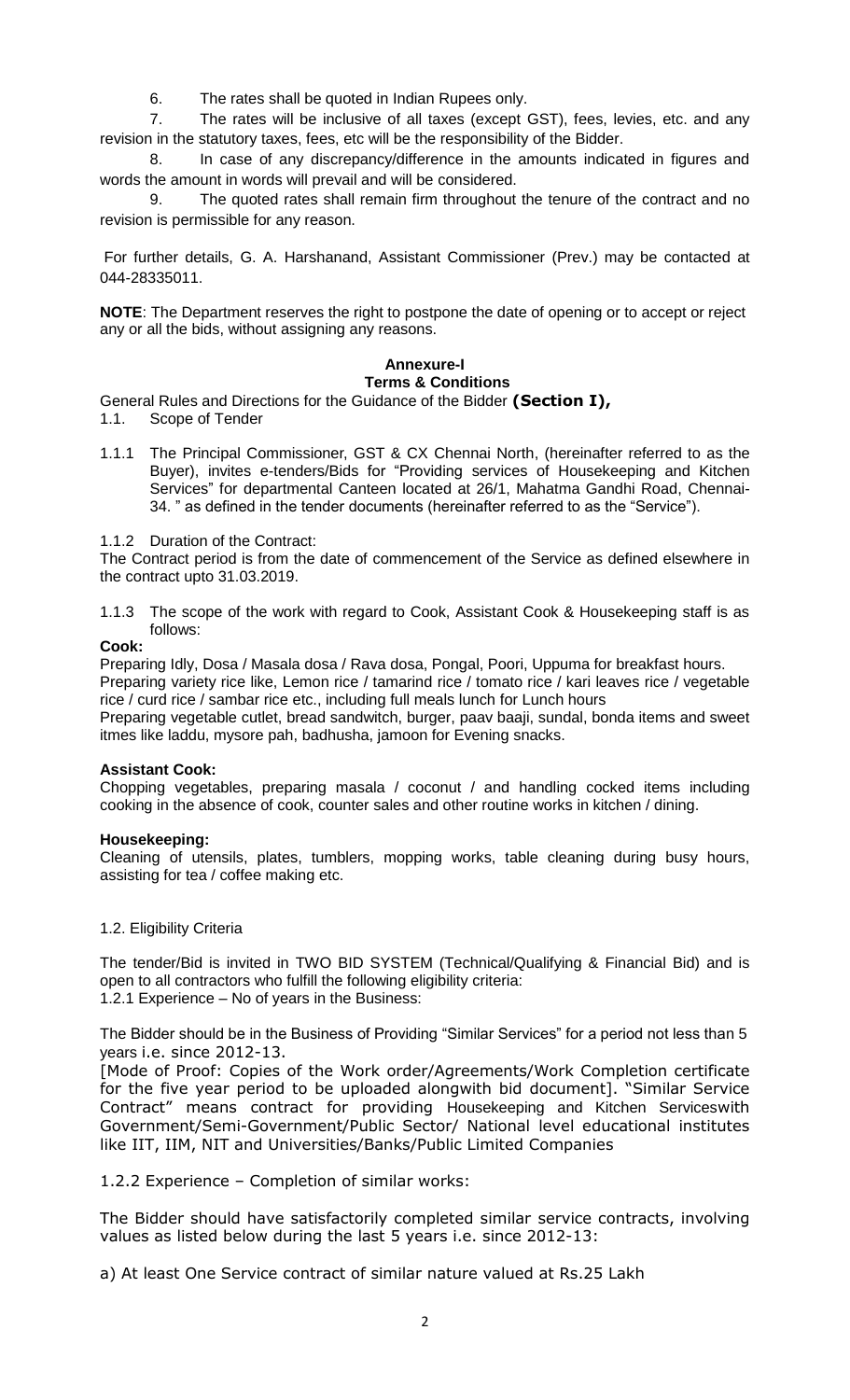b) At least Two Service contracts of similar nature each valued atRs.15 Lakh OR

c) At least Three Service contracts of similar nature each valued at Rs.10 Lakh.

[Mode of Proof: Copies of the Work order/Agreement and Work Completion certificate for the work Completed with TDS certificates to be uploaded alongwith bid document].

1.2.3 Turnover

The Bidder should have had average annual turnover of at least Rs.25 Lakh during the last 3 financial years i.e. 2014-15, 2015-16 & 2016-17

[Mode of Proof: Average Annual turnover certificate duly certified by Chartered Accountant to be uploaded alongwith bid document].

#### 1.2.4 Possession of Valid PAN

The bidder should have a valid Income Tax Registration Number / PAN and other statutory requirements as per Rules in force. The bidder should have filed Income tax returns for the assessment years 2015-16, 2016-17 and 2017-18 and should not have incurred any loss during any of the F.Y. 2014-15, 2015-16 and 2016-17.

[Mode of Proof: Copy of the PAN Card and ITR's of above three assessment years and Balance sheet/ Profit & Loss accounts for the above three financial years to be uploaded alongwith bid document]

1.2.5 The bidder should have been registered with the ESI and PF authorities.

[Mode of Proof: Copies of Respective Registration Certificates along with theReceipts for the remittances made during the last 6 months (July 2017 to December 2017) and declaration to this effect to be uploaded alongwith bid document]

1.2.6 The bidder should have not less than 50 personnel on their rolls during the financial year 2017-18 from July 2017 up to the month of December 2017.

[Mode of Proof: Copies of statutory remittances made/returns filed during the financial year 2017-18 (July 2017 to December 2017) and a declaration to this effect to be uploaded alongwith bid document]

1.2.7Should not have been black listed by this department. [Declaration to this effect to be uploaded alongwith bid document]

1.2.8 The bidder must produce a solvency certificate obtained from his banker during the F.Y. 2017-18 for an amount not less than Rs.25 lacs and uploaded along with bid document.

1.2.9 The bidder must be registered with the GST department (GST registration certificate to be uploaded alongwith bid document)

1.2.10 Service tax should have been paid during the F.Y. 2014-15, 2015-16 & 2016-17 (copies of returns filed with service tax department to be uploaded alongwith bid document)

With regard to the various proof/supporting documents produced by the bidders for establishing that they meet the various eligibility conditions, it shall be the department's prerogative to decide whether the document produced is valid evidence or not and to call for additional proof, if required.

### **All the Documents in proof of meeting eligibility criteria uploaded with the tender are to be duly signed by the bidder**

### 1.3. General Conditions

1.3.1 The Technical Bid Uploaded will be evaluated based on the details uploaded under Technical Bid/Cover I in the prescribed formats to ascertain whether the bidders qualify. After evaluation of technical bid, all bidders will get information regarding their eligibility/qualification on website. Thereafter a system generated mail confirmation will be sent to all successful bidders. The bidders can check the same from the portal. The Cover II (Financial Bid) of only those firms who technically qualify under Cover I will be decrypted and opened online.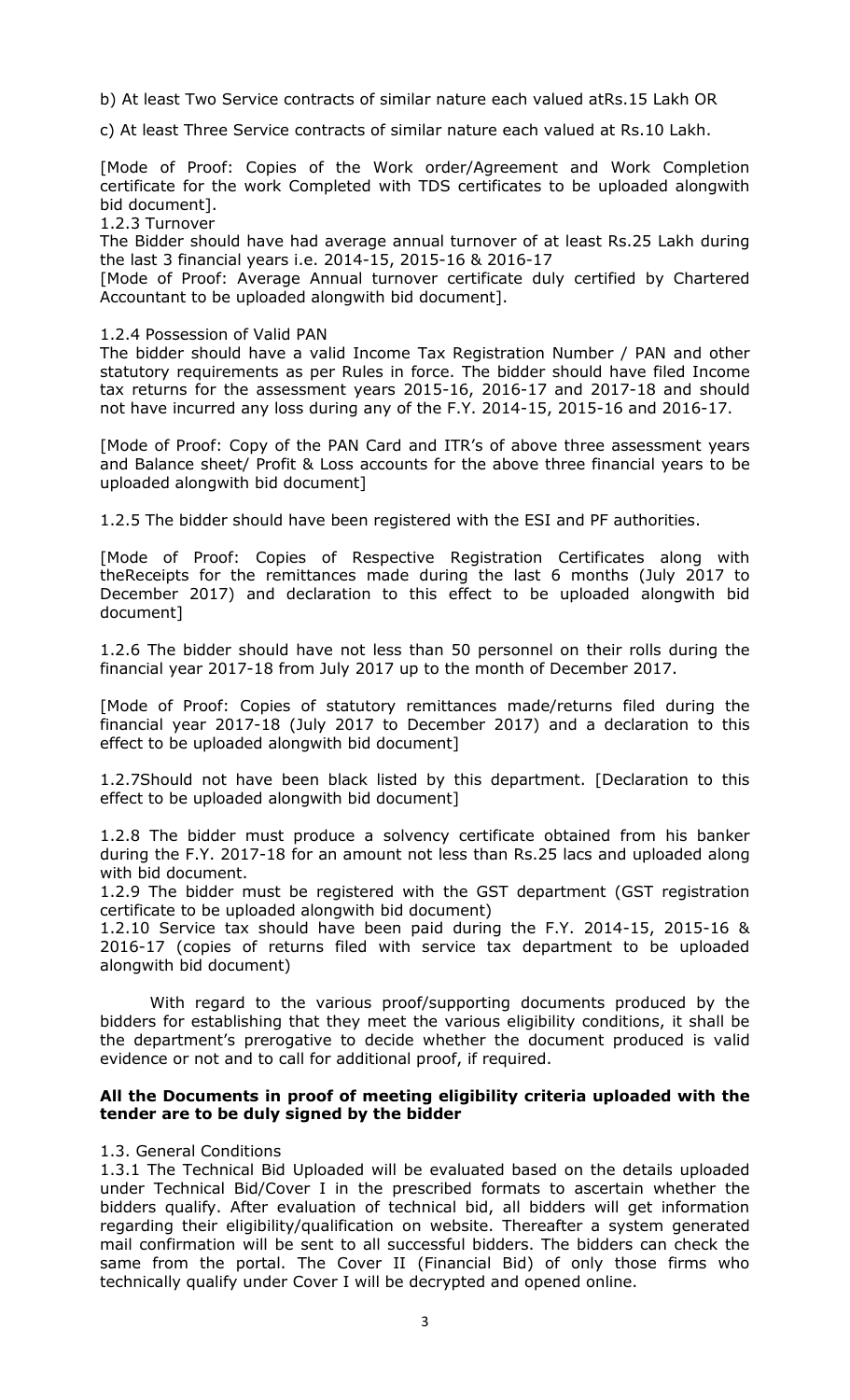1.3.2 The Bids should be signed in all pages only by the duly authorized signatory (ies) of the entity. The person(s) authorized to sign the tender shall sign all the pages of the tender and other documents including those which are required to be submitted as per Clause 1.12

1.3.3 Bidder should upload all the details in the prescribed Proforma and as per the requirements set out in the tender documents under Cover I. Bids and Tender documents should be complete in all respects and any incomplete Bids/tender will be rejected.

### 1.4. Cost of Tendering

The bidders shall bear all costs associated with the preparation and submission of their tenders and the GST & CX Department will in no case be responsible or liable for those costs, regardless of the conduct or outcome of the tendering process or the cancellation, if any, of tender by the Principal Commissioner of GST & CX, Chennai North Commissionerate.

## 1.5. Rejection of Tender Documents

The bidder shall read and understand the contents of the tender documents, carefully. Failure to comply with the requirements of tender submission will render the tender liable for rejection. Tenders, which are not responsive to the requirements of the tender conditions, will be rejected.

### 1.6 Clarification of Tender Documents

A bidder requiring any clarification regarding the tender documents may seek the same online within the time schedule prescribed. The GST & CX department will respond online to any such request for clarification, received.

### 1.7 Amendment to Tender Documents

1.7.1 At any time prior to the deadline for uploading the response to clarification, Principal Commissioner, GST & CX Chennai North Commissionerate may, for any reason, suo motu or in response to a clarification by a prospective bidder, modify the tender documents by issuing amendments (addenda/corrigenda etc.)

1.7.2 Any amendments (addenda/corrigenda) thus issued will be hosted on the website upto two days prior to the last date specified for submission of the bids. All the bidders who have downloaded the Bid Document shall verify if any such amendments have been issued by this department, before submitting their bid and shall take cognizance of and include such amendment(s) in their submission. In any case, the amendment(s), if any, shall be binding on the Bidder. No separate notice / intimation of amendments will be sent to the bidders.

1.8. Preparations and Submission of Tenders

### 1.8.1 Language of Tender

The tender, and all correspondence and documents, related to the tender, exchanged between the bidder and the buyer shall be written in the English language only. If the bidder along with their offer furnish any printed literature written in any other language, such documents shall be supplemented with their English translation also. For the purpose of interpretation of the tender, the contents in the English translated version alone shall be taken into consideration.

### 1.8.2 Documents comprising the Tender

The Bids/tender submitted by the Bidder shall comprise the following and should be read in conjunction with any Amendments issued in accordance with Clause 1.9

- (i) Documents to be uploaded with Cover I (Technical Bid documents)
- a) Scanned copy of Earnest Money Deposit (EMD)
- b) Scanned copy of entire tender document, signed & sealed on all pages
- c) Scanned copy of Offer Letter (Annexure II)
- d) Scanned copies of Annexures III A, III B, IV & VIII with necessary enclosures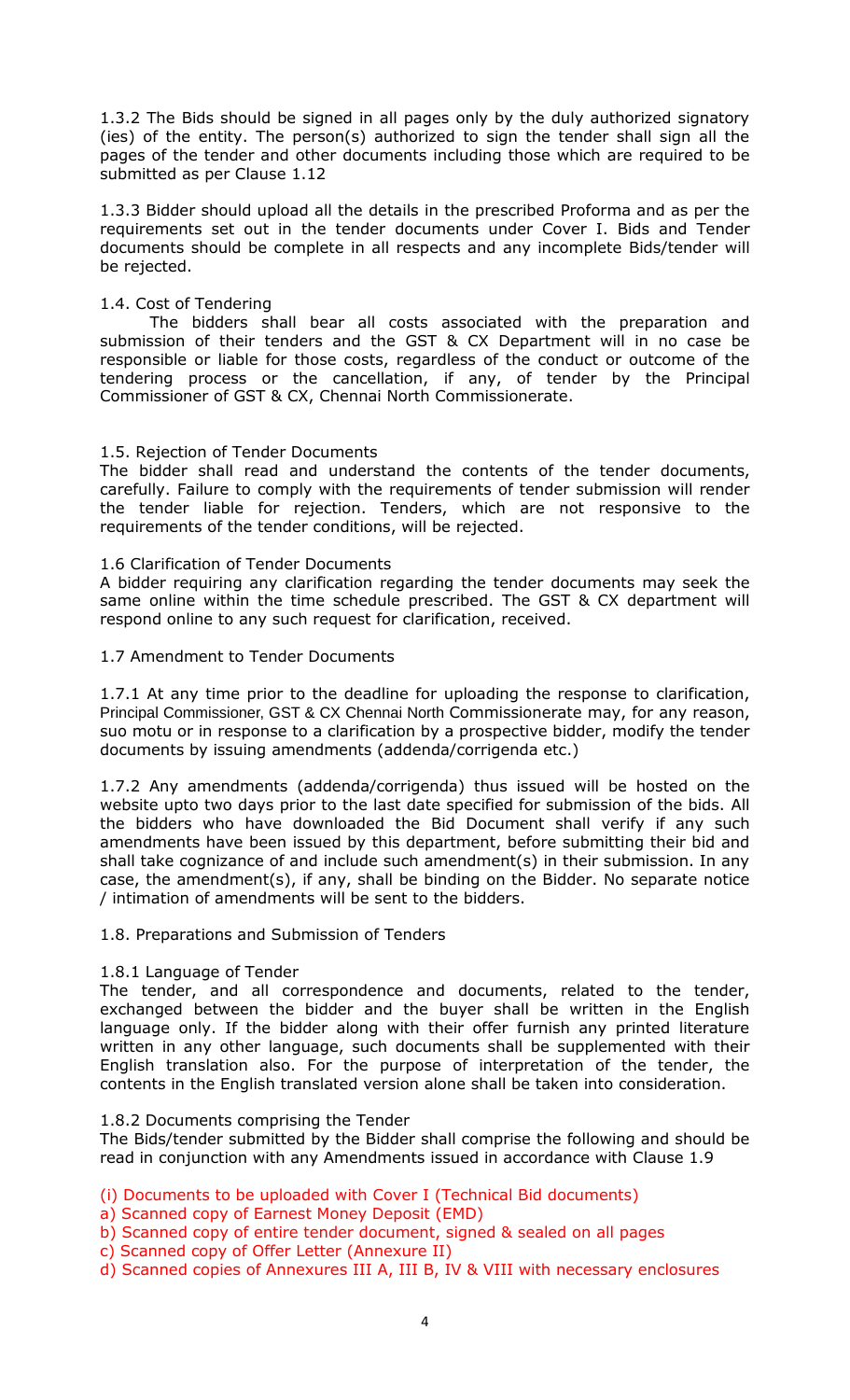(ii) Cover II (Financial Bid)

- a) Scanned copy of Financial Bid (Annexure-V)
- b) Scanned copy of financial bid undertaking (Annexure-VII)
- c) Financial bid document in the form of BOQ\_XXXX .xls

## **I. TENDER PROCESS:**

- 1. Tenders are invited in two parts i.e. (1) Qualifying Bid (2) Financial Bid.
- 2. The tender form for Qualifying bid in pro-forma prescribed in Annexure III and the tender form for the financial bid in pro-forma prescribed in Annexure - V complete in all aspects shall be uploaded on CPPP site. The Qualifying Bids will be opened online on **08.05.2018 at 11.00 a.m.** at **Office of the Principal Commissioner of GST & Central Excise, Chennai North Commissionerate, Chennai-34**Biddersmay observe the tender opening online**.** The date and time of opening of "Financial Bid" will be intimated to the eligible bidders after evaluating the "Qualifying Bids". The Financial Bids of those bidders who qualify on evaluation of Technical Bids would be decrypted and opened online.

### 1.9. Conditions stipulated by the bidder

The bidder shall note that no alternative or counter or qualifying tender conditions by the bidder will be acceptable to the GST & CX department. Tenders containing any qualifying conditions or even bidder's clarifications in any form will be treated as non-responsive and will run the risk of rejection.

1.10. Filling up of Forms, Completeness & Mode of Submission of Tender:

1.10.1 The bidder shall submit all the documents required to be uploaded/ submitted as per Clause 1.10 duly filled in along with their covering letters, data and other information so that the tender is complete in all respects.

1.10.2 The tender/Bids shall be uploaded/filled and signed only by the entity/firm/corporation in whose name the tender documents have been issued.

1.10.3 Bids sent by telex, fax, Email etc. (i.e. modes other than by ways prescribed in Annexure - VI) shall not be accepted.

### 1.11. Tender Prices

1.11.1 The contract shall be for the whole Services or for individual component or components as may be decided by The Principal Commissioner of GST & CX, Chennai North and as described in Sub - clause 1.1.1, based on the unit rates and prices quoted by the bidder in Bill of quantities.

1.11.2 Items against which no rate or price is entered by the bidder will not be paid for and when executed, such items, shall be deemed to have been covered by the other rates and prices in the Bill of quantities. Tender price covers contractor's all obligations mentioned in or to be reasonably inferred from the Tender document in respect of providing the Housekeeping and Kitchen Services at GST & CX, Chennai. This includes all the liabilities of the contractor such as cost of identity cards of personnel deployed by the contractor and all other statutory liabilities like Minimum Wages, ESI, PF contributions, bonus, service charges, all kinds of taxes etc. which should be clearly stated by the contractor.

1.11.3 The rate quoted shall be responsive and the same should be inclusive of all statutory obligations such as Minimum Wages, ESI, PF contributions, bonus, service charges, all kinds of taxes etc. The offers of those prospective bidders which do not meet the statutory requirements of Applicable Minimum Wages, ESI & PF and Bonus are liable to be rejected.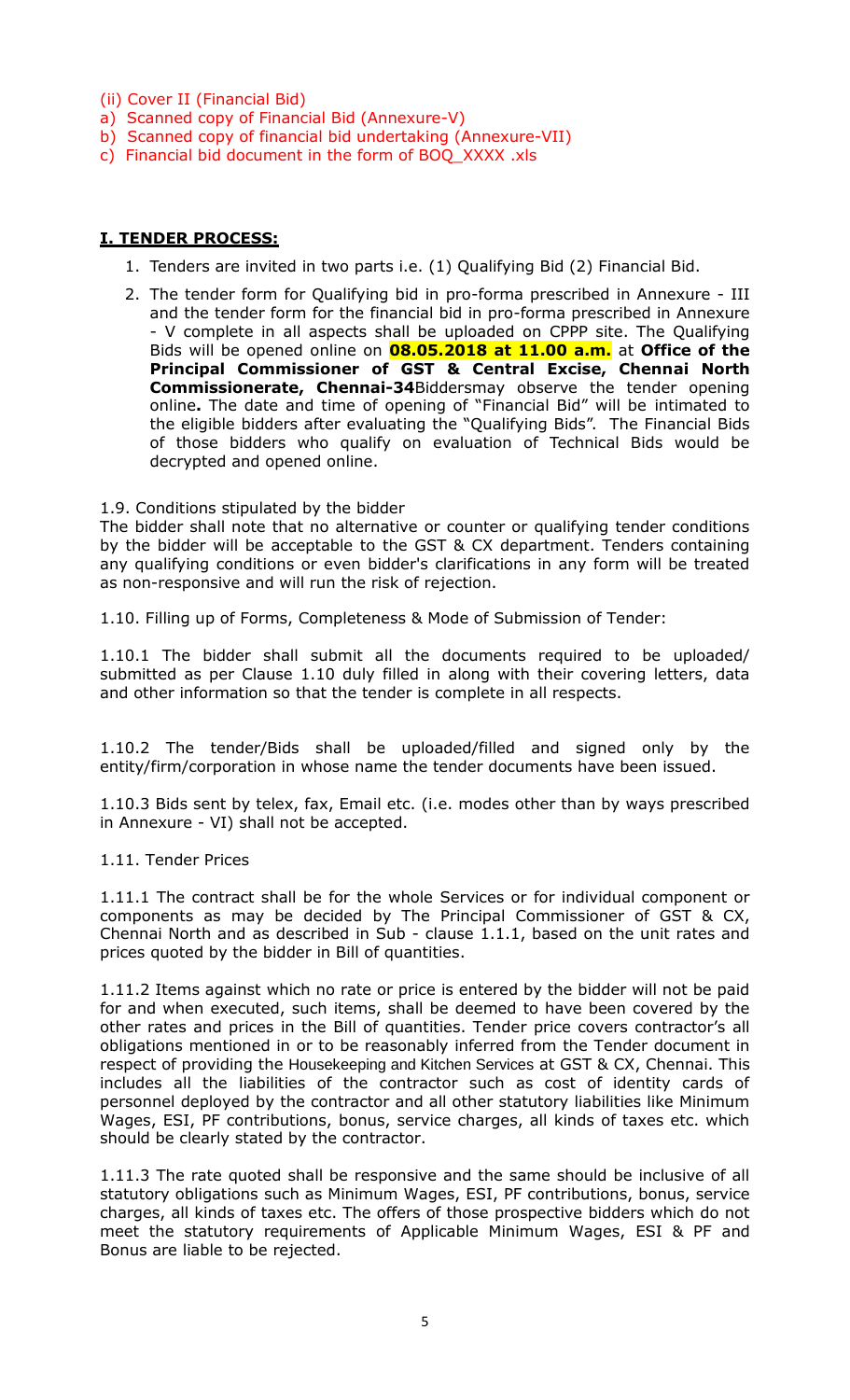1.11.4 Minimum wages as fixed and revised from time to time by the Office of the Chief Labour Commissioner (Central) as applicable to "Skilled, Semiskilled and Unskilled Labour" should be paid by the contractor. The highest of the applicable wages rates (where multiple rates are available for Skilled, Semi skilled, Unskilled Labour) should be paid by the contractor.

1.11.5 Whenever Minimum wages is revised by the respective Labour authorities, it shall be the duty of the contractor to immediately pay such revised minimum wages to the contract personnel deployed and then claim re-imbursement from The Principal Commissioner of GST & CX, Chennai North by providing copies of such orders and proof of disbursement to the contract personnel deployed in the office of the Principal Commissioner of GST & CX, Chennai North.

# 1.12. Tender Validity

1.12.1 Tenders shall remain valid for 120 days from the last date for submission of tender

# 1.13. Earnest Money Deposit (EMD)

1.13.1 Each tender/Bid should be accompanied by an Earnest Money Deposit (EMD) amounting to Rs.1,00,000/-(Rupees One Lakh only) which shall be in the form of Demand draft from any Nationalized Bank / Scheduled Bank drawn in favour of **"**PAY AND ACCOUNTS OFFICER, CENTRAL EXCISE, CHENNAI.**"**Payable at Chennai andshall be submitted in person to the Public Relations Officer (PRO), Chennai North Commissionerate on or before the bid submission last date i.e. 07.05.2018 before 11:00 hours. Qualifying bids without Earnest Money Deposit will be rejected. EMD will be returned to all the unsuccessful bidders at the end of the selection process. However, the EMD shall be forfeited in case the successful bidder withdraws or the details furnished found to be incorrect or false during the tender selection process. No interest shall be paid on the Earnest Money Deposit.

1.13.2 No other form of deposit towards Earnest Money shall be accepted.

1.13.3 **Tenders not accompanied by the Earnest Money Deposit in the manner prescribed in 1.13.1 will be summarily rejected.** No exemption from payment of EMD is available to any bidder for any reason whatsoever, except MSE's as defined in the MSE Procurement Policy issued in Department of MSME (or) are registered with the Central Purchase Organization or with the Finance Ministry or this department.

1.14 Tender Opening, Bidder Participation, Stages of Evaluation (Technical and Financial)

1.14.1 Technical bids will be opened online at the Office of THE PRINCIPAL COMMISSIONER OF GST & CX, CHENNAI NORTH, 26/1, MAHATMA GANDHI ROAD NUNGAMBAKKAM, CHENNAI 600034", at 11:00 hours on 08.05.2018. Bidders may observe the tender opening online. In the event of the specified date of tender opening being declared as a holiday for the department, the tender shall be opened at the specified time on the next working day.

1.14.2 The information furnished by the bidder in Cover - I in the prescribed format supplied by this department will form the basis for the evaluation. In exceptional cases The Principal Commissioner of GST & CX or his representative reserves the right to obtain the clarifications from any of the bidder without vitiating the tendering process. If, in the opinion of the Principal Commissioner of GST & CX, information and documents supplied in support of the tender do not indicate meeting the requirements of the tender specifications, the tender may be determined as non-responsive and may be rejected by the Principal Commissioner of GST & CX. After satisfying that all / or some of the bidder have attained the minimum qualifying criteria as detailed above, a suitable date and time for opening of the Cover II – Finance Bids will be fixed and those bidder(s) who are qualified will be intimated about the opening of Cover - II - Financial Bids. The Cover- II -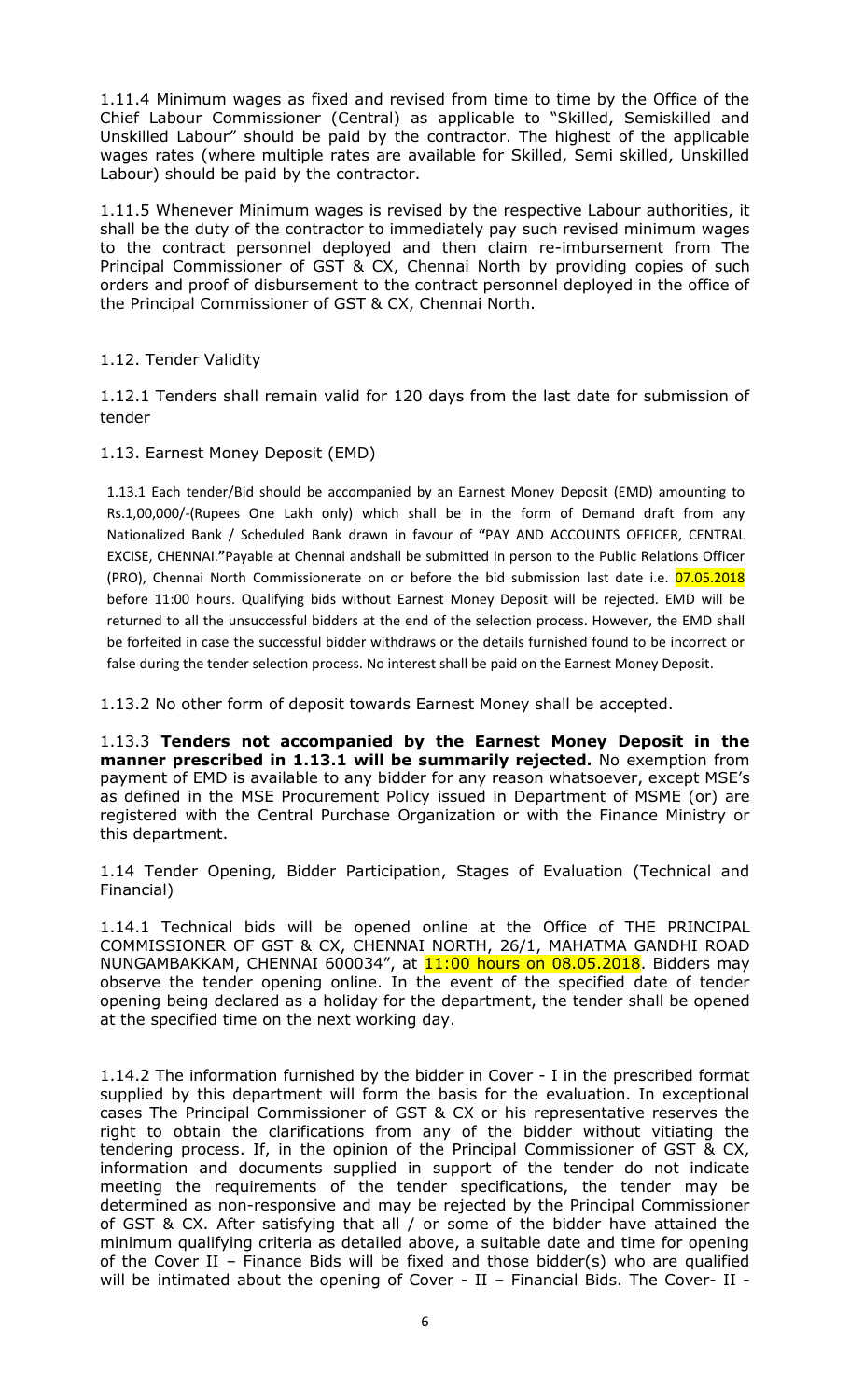Financial Bids of the qualified bidders will be decrypted and opened online. The procedures for opening Cover - II will be the same as the procedures outlined in Clause 1.14.1.

1.14.3 After evaluating the financial bids received under Cover II, the bidder who ranked the lowest (L-1) Price will be awarded the work. In case the financial bid of more than one agency is same as L-1, then the Principal Commissioner of GST & CX will be assigning marks to various eligibility parameters like turnover, number of years of relevant experience etc. of such L-1 bidders and work will be awarded to the bidder who score highest marks, among the L-1 bidders.

### 1.15. Influencing prohibited

Any effort by a bidder to influence the buyer during the processing of tenders or award decision will result in the rejection of his / their bid offered.

## 1.16. Correction of Errors (in Financial Bid)

The Tenderer shall quote the rates both in figures as well as words. The cost of individual items shall also be worked out and mentioned in the financial bid (both in figures and words). On check if there are differences between the rates quoted by the tenderer in words and in figures or in the amount worked out by him, the following procedure shall be followed:

i) If, in the price structure quoted for the required goods, there is discrepancy between theunit price and total price (which is obtained by multiplying the unit price by the quantity),the unit price shall prevail and the total price corrected accordingly;

ii) If there is an error in a total corresponding to the addition or subtraction of subtotals, the sub-totals shall prevail and the total shall be corrected; and

iii) If there is a discrepancy between words and figures, the amount in words shall prevail;

iv) Such a discrepancy in an offer should be conveyed to the tenderer asking him to respond by a target date and if the tenderer does not agree to Procuring Entity's observation, the tender is liable to be rejected.

1.17. The Principal Commissioner of GST & CX reserves the right to accept any tender and to reject any or all tenders and to annul the tendering process, at any time prior to the award of contract, without thereby incurring any liability to the Affected bidder or bidder or any obligation to inform the affected bidder or bidder of the grounds for the action.

### 1.18. Security Deposit

1.18.1 Within 15 days of the successful bidder's receipt of notification of Award of Contract from the Principal Commissioner of GST & CX, the Bidder shall furnish a Security Deposit at the rate of 10% of the annual contract value in the form of an Bank guarantee from any nationalized bank at Chennai. If the bidder fails to submit the Security deposit to the Principal Commissioner of GST & CX within the stipulated time, the Principal Commissioner of GST & CX shall without prejudice to any other right or remedy, be at liberty to forfeit the Earnest Money deposited by such person absolutely or may, at its sole discretion, treat the bidder as having lost his eligibility for the award of the contract.

1.18.2 The Security Deposit will be discharged by the Principal Commissioner of GST & CX and returned to the service provider not later than 90 days following the date of completion of the service provider's performance obligations.

1.18.3 The proceeds of the Security Deposit shall be payable to the Principal Commissioner of GST & CX as compensation for any loss(es) incurred by the department resulting from the failure of the Service provider to meet out its obligations under the Contract, as determined by the Principal Commissioner of GST & CX. This shall be in addition to any other action/penalty taken by the Principal Commissioner of GST & CX for delays/default/failure on the part of the Service provider.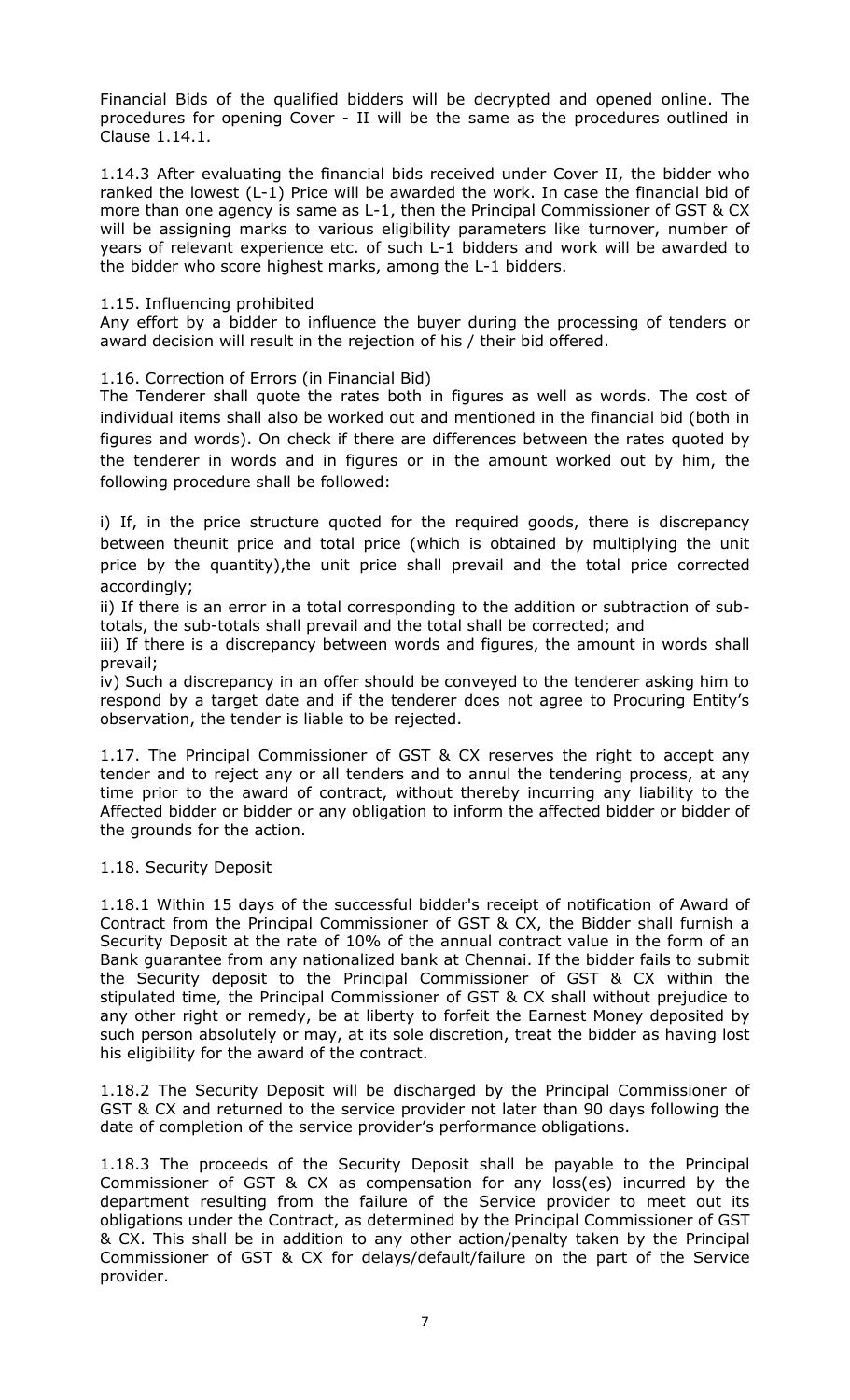1.18.4 No interest will be allowed on the Security Deposit from the date of its receipt until it is refunded.

#### 1.19. Refund of EMD

1.19.1 The EMD will be refunded to all the bidder(s) other than the three lowest technically qualified bidders within one month from the date of opening of Financial bid (Cover - II ).

1.19.2 The EMD of the two bidders other than the bidder whose offer is accepted will be refunded within a period of one month after finalization of the award of contract.

1.19.3 The EMD of the successful bidder will be refunded only after the remittance of security deposit in the manner as aforesaid. Till such time, the earnest money shall retain its character, as such, till the successful bidder furnishes the security deposit.

1.19.4. Where a person whose tender has been received on behalf of the Principal Commissioner of GST & CX intimates that they are withdrawing their tender before the validity period or makes any modification in the terms and conditions of the tender which are not acceptable to the Principal Commissioner of GST & CX(or) fail to furnish the security deposit within the prescribed time, the Principal Commissioner of GST & CX shall without prejudice to any other right or remedy, be at liberty to forfeit the Earnest Money deposited by such person absolutely.

1.19.5 No interest will be allowed on the Earnest Money from the date of its receipt until it is refunded.

#### 1.20. Commencement of Work:

The work shall be deemed to have been commenced from the date on which the contractor takes over based on Instruction from the Principal Commissioner of GST & CX. The period of contract is from date of acceptance of tender upto 31.03.2019.

#### 1.21. Contract Agreement

The bidder shall, if his tender is accepted, enter into and execute an agreement in the form prescribed when called upon to do so with such modifications as agreed upon prior to the date of acceptance of the tender and until the formal agreement is prepared and executed, this tender together with the written acceptance shall form a binding contract between the buyer and the contractor. All costs, charges and expenses including stamp duty in connection with the contract as well as preparation and completion of agreement shall be borne by the bidder.

#### 1.22. Jurisdiction:

The jurisdiction of all suits/proceedings arising out of this contract, arbitration matters shall be the High Court of Judicature at Chennai.

#### **Section – II**

General description of Service and other conditions / Responsibilities of Contractor 2.1 General: Shift, Fitness, Attendance, Amenities, Bio-data & Antecedents:

2.1.1 The personnel provided should be deployed in general shifts between 08.00 am and 04.30 pm, Monday through Friday and if required on Saturdays.

2.1.2 All personnel should be sincere, physically fit, active and energetic and aged between 20-55 years. No Minor Should be engaged.

2.1.3 The personnel deployed should be provided with photo ID cards by the contractor at his cost. Penalty may be imposed by the Principal Commissioner of GST & CX for personnel who are not in possession of photo ID cards.

2.1.4 Attendance of personnel will be maintained by the service provider in the Welfare Section, Chennai North Commissionerate and copy of the same shall be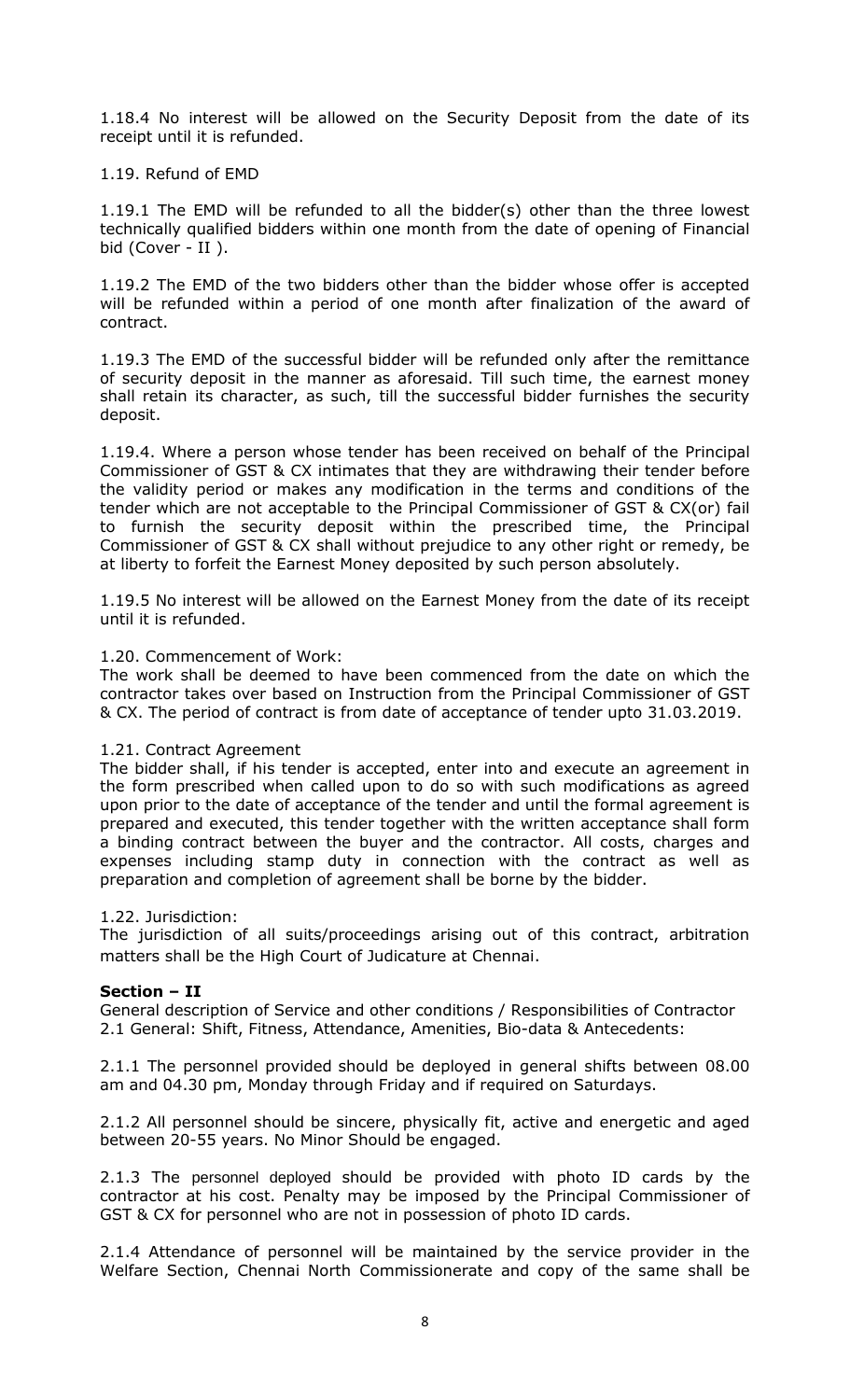provided along with the monthly bill to the office of the Principal Commissioner of GST & CX on the  $1<sup>st</sup>$  working day of the following month.

2.1.5 On any given day, if any of contractor's personnel(s) deployed under the contract is (are) absent or fails to report in time, the contractor must provide a suitable substitute in time; for this purpose the contractor must monitor on a daily basis the sanction of leave to the staff deployed.

2.1.6 Food arrangements for the personnel will not be made by the buyer and hence shall have to be made by the service provider.

2.1.7 The service provider should furnish to the department, the bio-data with photograph of the personnel to be posted in the office of the Principal Commissioner of GST & CX before posting them and intimate the Superintendent Welfare, Chennai North Commissionerate of any changes thereof within 24-hours of the same. The Principal Commissioner of GST & CX reserves the right to reject any person posted in this office without assigning any reason.

2.1.8 The antecedents of staff deployed shall be got verified by the service provider from local police authority and shall be submitted to the Superintendent Welfare, Chennai North Commissionerate, within 15 days from the date of commencement of work.

2.2 Statutory / Labour Legislations / Labour welfare Obligations:

2.2.1 The Contractor shall be responsible for any accident, damage or injury caused to any of his employees or property or any person or property in course of the Service and death while on service and shall not hold The Principal Commissioner of GST & CX responsible in respect of any claim made by any person for any reason whatsoever. The service provider shall be solely responsible for reporting to The Principal Commissioner of GST & CX and concerned authorities immediately of any serious or fatal accident.

2.2.2 The personnel deployed shall be the employees of the Contractor and all statutory liabilities such as ESI, PF, bonus, Workmen's Compensation Act, etc. will be paid/complied with by the contractor. The list of staff going to be deployed shall be made available to The Principal Commissioner of GST & CX and if any change is required on part of the Department, fresh list of staff shall be made available by the agency after each and every change.

2.2.3 The Statutory compliances including those pertaining to Provident Fund Act, Employees State Insurance Act, and Minimum Wages Act (Contract Labour (Regulation & Abolition Act 1970), Payment of Bonus Act and all other labour and other legislations as applicable from time to time, with regard to the personnel engaged by the contractor (service provider) for service to The Principal Commissioner of GST & CX, are the responsibility of the contractor.

2.2.4 It will be the responsibility of the contractor to provide details of manpower deployed by him, in the office of The Principal Commissioner of GST & CX, to the Labour department (Central).

2.2. 5 The Principal Commissioner of GST & CX shall not bear any damage / claim of any nature of the Housekeeping and Kitchen Services in discharge of duties. The Service Provider, also called as "Contractor", shall indemnify The Principal Commissioner of GST & CX for any loss suffered by the office of The Principal Commissioner of GST & CX in this regard.

2.2.6 The wages (per month) quoted by the bidder should not be less than Minimum Wages as referred in clause 1.11.4, as applicable as on the date of Issue of this Tender. ESI, PF and Bonus should not be less than the statutory provisions / Act. If the amount/rates quoted are less than the prescribed minimum as stated above, then the bid will be disqualified and rejected.

If there is revision in the Minimum Wages prescribed by the Office of the Chief Labour Commissioner (Central) as applicable to "Skilled, Semi skilled, Unskilled Labour under Minimum Wages Act, during the currency of the contract, then: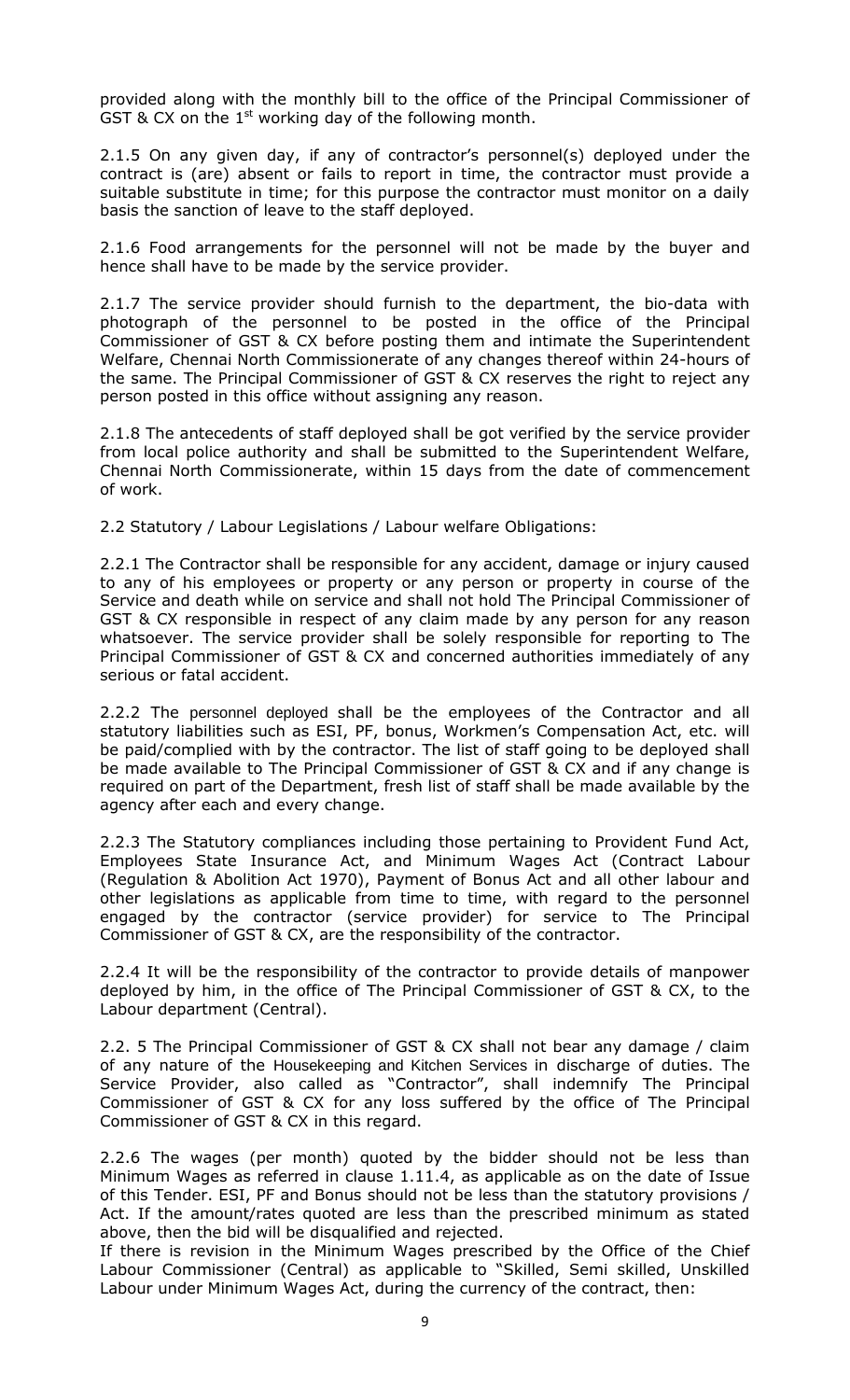(i) If the revised minimum wages rates are less than the quoted rates, then rates quoted by the bidder will not be enhanced.

(ii) If the revised minimum wages rates are more than the rates quoted by the bidder, then revised minimum wages rates will be considered for reimbursement.

2.2.7 As far as EPF is concerned, it shall be the duty of the Contractor to get PF code number allotted by the Regional Provident Fund Commissioner (RPFC for short) for each personnel, against which the PF subscription, deducted from the payment of the personnel engaged and equal employer's (contractor's)amount of contribution should be deposited with the respective PF authorities within 7 days of close of every month, giving particulars of the employees engaged for The Principal Commissioner of GST & CX works, and the same is required to be submitted to The Principal Commissioner of GST & CX every month. In any eventuality, if the contractor failed to remit employee/employer's contribution towards PF subscription etc. within the stipulated time The Principal Commissioner of GST & CX is entitled to recover the equal amount from any money due or accrue to the Contractor under this agreement.

2.2.8. The administrative issues like leave, weekly off, discipline etc. of the Skilled, Semi skilled, Unskilled Labour are the responsibility of the contractor.

2.3. Duties:

2.3.1 Contractor and its staff shall take proper and reasonable precautions to preserve from loss, destruction, waste or misuse of the areas of responsibility given to them by the department and shall not knowingly lend to any person or company any of the effects of The Principal Commissioner of GST & CX, under its control.

2.3.2 The contractor shall do and perform all such services, acts, matters and things connected with the administration, supervision and conduct of the arrangements as per the direction enumerated herein and in accordance with such directions, which The Principal Commissioner of GST & CX may issue from time to time and which have been mutually agreed upon between the two parties.

2.3.3The Service Provider shall ensure that adequate supervision is exercised over the deployed manpower and the data entered is verified for 100% accuracy. However, the designated officer will verify about 5% of the total work and in case the number of erroneous records exceeds 0.5% at the time of verification, the Chennai North Commissionerate, reserves the discretion to levy penalty for inadequate supervision and necessary deductions shall be made from the Service Providers' bill as described in clause 2.5.

2.3.4 Sub-contracting of the work of any sort will not be allowed.

2.3.5 The agreed number of 2 skilled, 2 semi skilled and 6 unskilled Labour should be available at the assigned section(s) all the time. Responsibility for providing necessary relievers if necessary vests with the contractor.

2.3.6 The staff deployed by the contractor shall not accept any gratitude or reward in any shape.

### 2.4. *PAYMENT*

2.4.1 Payment of bills will be made to the contractor on a monthly basis based on actual services rendered in the previous month. No Advance Payment will be made. The contractor has to submit invoices/bills on the1stof the following month for the services rendered in the preceding month along with ESI/PF/Service Tax challans, as applicable, pertaining to that month. The Principal Commissioner of GST & CX, would make the payment within 20 days of submission of bills with all the supporting documents and submission of necessary clarification, if there were any queries communicated by The Principal Commissioner of GST & CX, to the satisfaction of The Principal Commissioner of GST & CX. No Interest is payable by The Principal Commissioner of GST & CX in case of any unavoidable delay in settling the bills, though the department would endeavor to settle within 20 days. No other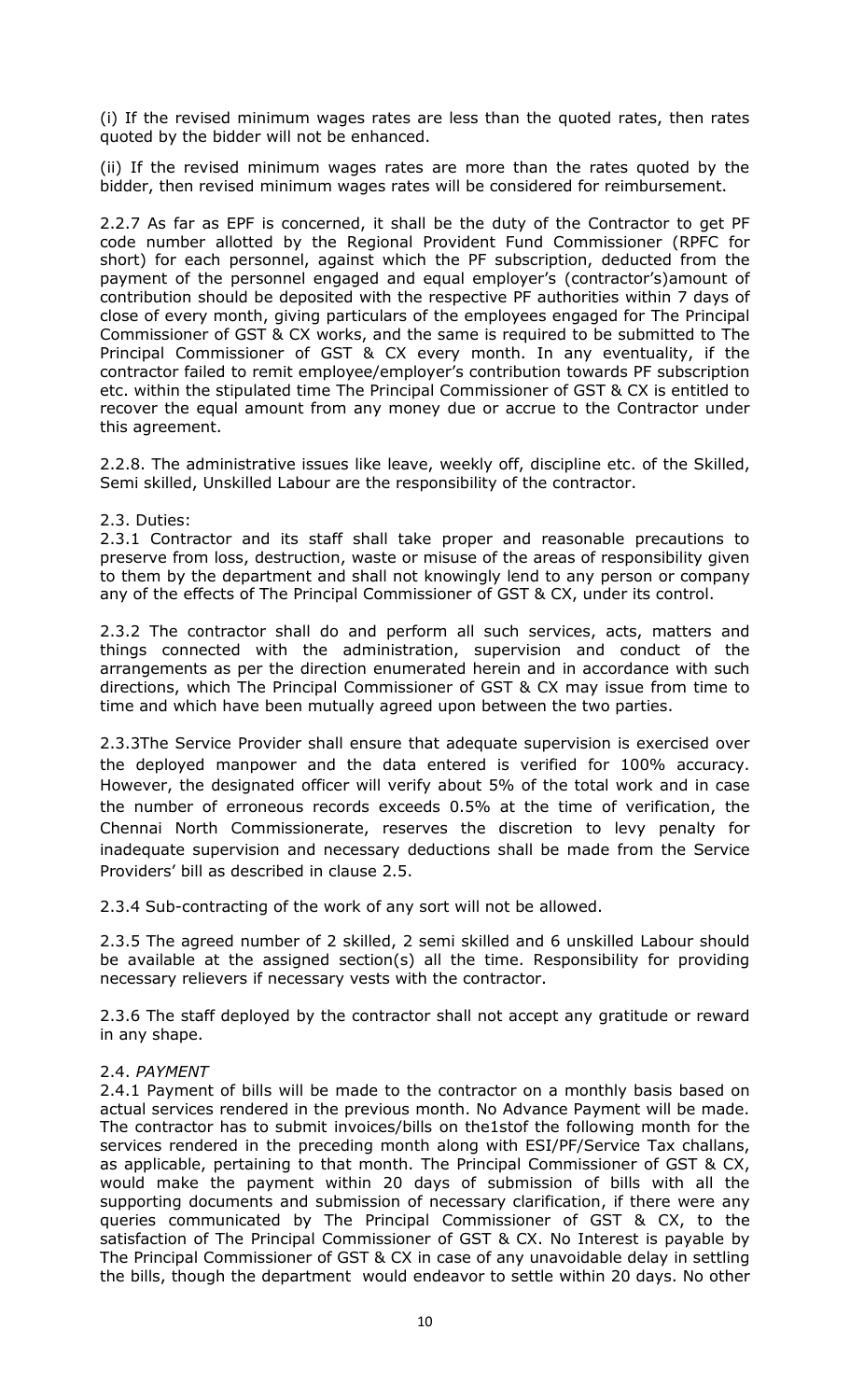claim on whatever account shall be entertained by The Principal Commissioner of GST & CX. TDS at the rates applicable shall be deducted U/S194 (c) of Income Tax Act 1961 on the whole amount.

2.4.2 The contractor may be asked by The Principal Commissioner of GST & CX to submit the proof of remittance for his employee towards the payment of statutory norms as applicable to The Principal Commissioner of GST & CX. If the contractor fails to submit the proof of remittance the payment towards the service will be stopped until the contractor submits required documents.

### 2.5. Penalty:

2.5.1 In case any of contractor's personnel(s) deployed under the contract is (are) absent or fails to report in time and contractor is unable to provide suitable substitute in time, a penalty equal to double the wages of number of Skilled, Semi skilled, Unskilled Labour absent on that particular day may be levied by The Principal Commissioner of GST & CX and the same shall be deducted from the contractor's bills.

2.5.2 In case any public complaint is received attributable to misconduct/misbehavior of contractor's personnel, a penalty or Rs.500/- for each such incident shall be levied and the same shall be deducted from contractor's bill. Further the concerned contractor's personnel shall be removed from the office of The Principal Commissioner of GST & CX immediately.

2.5.3 In case the contractor fails to commence/execute the work as stipulated in the agreement or unsatisfactory performance or does not meet the statutory requirements of the contract, The Principal Commissioner of GST & CX reserves the right to impose the penalty as detailed below:

i) 0.5 % of cost of order/agreement per week, up to four weeks of delay.

ii) After four weeks delay, The Principal Commissioner of GST & CX reserves the right to cancel the contract and withhold the agreement and get this work carried out preferably from other contractor(s). The difference if any may be recovered from the defaulting contractor and also the defaulting contractor shall be black listed for a period of 4 years from participating in such type of tender and his earnest money/security deposit may also be forfeited, if so warranted.

2.5.4 The personnel engaged by the contractor shall be dressed in neat and formal clothes, failing which invites a penalty of Rs.500/ each occasion and habitual offenders in this regard shall be removed by the contractor. The penalty on this account shall be deducted from the Contractor's bills.

2.5.5 The personnel engaged have to be extremely courteous with very pleasant mannerism in dealing with the Officers / Staff etc. and should project an image of utmost discipline. The Principal Commissioner of GST & CX shall have the right to have any Skilled, Semi skilled, Unskilled Labour removed in case of tenable complaints from Officer /Staff or as decided by representative of The Principal Commissioner of GST & CX, if the person is not performing the job satisfactorily or is considered to be undesirable or for any other reason deemed fit by The Principal Commissioner of GST & CX. The contractor shall have to arrange the suitable replacement in all such cases within 24 hours of intimation by this department, failing it may be treated as absent and consequent penalty as specified elsewhere in the document or any other penalty as deemed fit and reasonable by The Principal Commissioner of GST & CX, will be imposed.

2.5.6 That in the event of any loss, theft or robbery inside the office of The Principal Commissioner of GST & CX or damage occasioned to the Department, as a result of any lapse on the part of the contractor or its personnel deployed in the office of the Principal Commissioner of GST & CX, which would be established after an enquiry conducted by The Principal Commissioner of GST & CX, the said loss can be claimed from the contractor up to the value of the loss. The decision of The Principal Commissioner of GST & CX will be final and binding on the contractor.

2.5.7 In case of breach of any terms and conditions attached to this contract, the Performance Security Deposit of the agency will be liable to be forfeited to The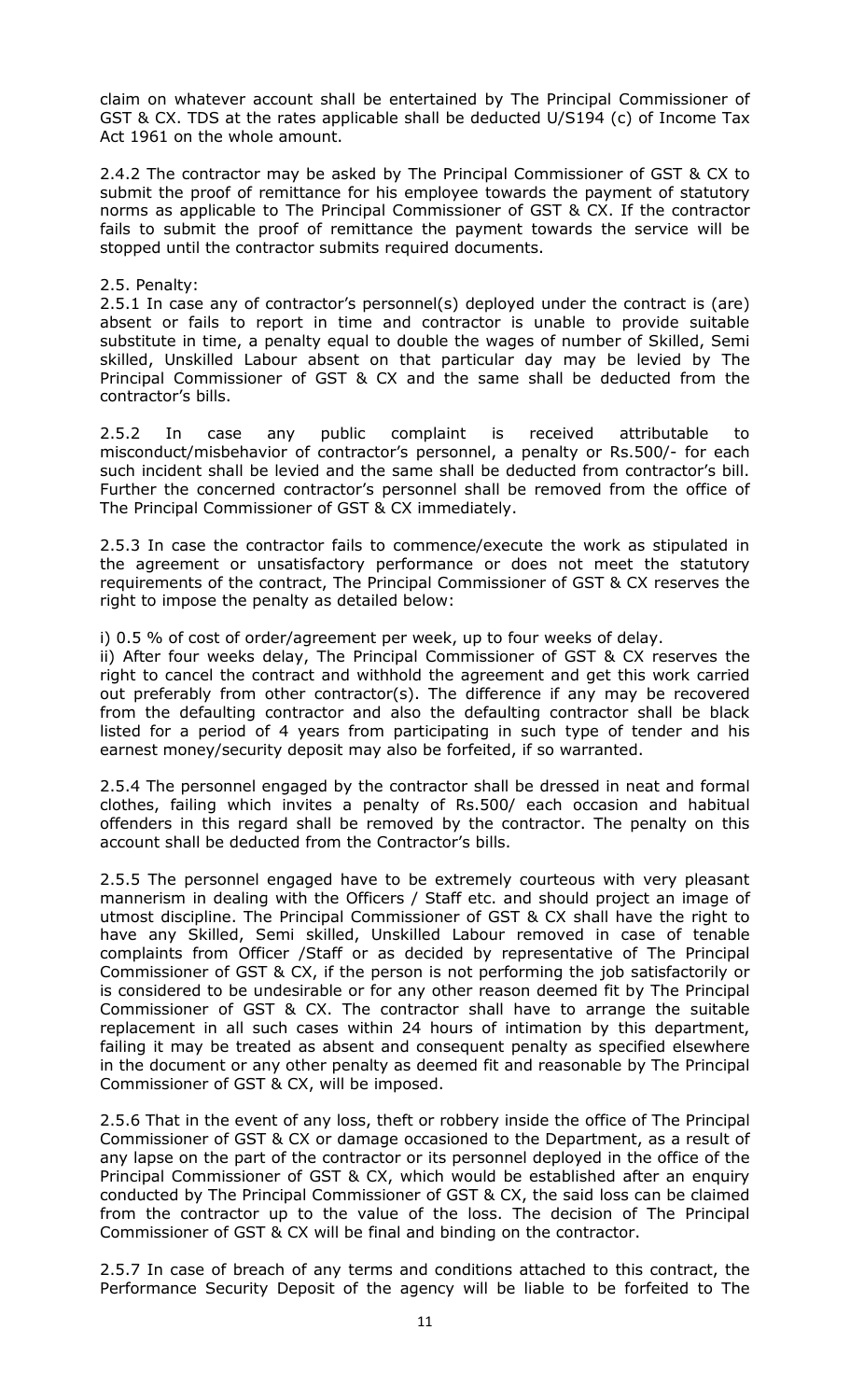Principal Commissioner of GST & CX besides annulment of the contract. If any of the above condition is violated, The Principal Commissioner of GST & CX has the right to impose any penalty as decided by The Principal Commissioner of GST & CX.

2.5.8 The contractor shall ensure that its personnel shall not at any time, without the consent of The Principal Commissioner of GST & CX in writing, divulge or make known any matter or transaction undertaken or handled by the Department and shall not disclose to any third part any information about the affairs of the office of The Principal Commissioner of GST & CX. This clause does not apply to the information, which becomes public knowledge.

2.6. Any liability arising out of any litigation (including those in consumer courts) due to any act of contractor's personnel shall be directly borne by the contractor including all expenses/fines.

# 2.7. Termination:

The contract may be terminated with a 15 days' notice, before the expiry of contract period owing to deficiency in service or any other reason whatsoever. The contractor is to give 90 days' notice in case he wants to withdraw, in which case Security Deposit /EMD will be forfeited.

# **Section III**

3. Qualification and responsibilities of Skilled, Semi skilled, Unskilled Labour 3.1Qualification

3.1.1 The Service Provider shall be primarily responsible for correctness of the data, if not entered correctly. The awarded work shall have to be completed by the Skilled, Semi skilled, Unskilled Labour deployed to the satisfaction of the concerned authorities.

# **Submission of Tender**

- **i.** Th**e tender shall be submitted online in Two parts, viz., technical bid and Financial bid.**
- ii. All the pages of bid being submitted must be signed and sequentially numbered by the bidder irrespective of nature of content of the documents before uploading.
- iii. The offers submitted by Telegram/Fax/email shall not be considered. No correspondence will be entertained in this matter.
- iv. This office reserves the rights to seek any document in original in respect of I.T Return/PF/ESI/Experience etc. as specified in the technical bid for verification at any stage of tender process.
- v. After evaluation of bid, all bidders will get the information regarding their eligibility/ pre-qualification on website. Thereafter, a system generated e-mail confirmation will be sent to all successful bidders. The bidders can check the same from the portal.
- vi. The Financial bid of the successful bidders (i.e. qualified in Technical bid) will be decrypted and opened on-line, on the scheduled date after the pre-scheduled time by the bid openers. The bidder will get information regarding the status of their financial bid and ranking of bidder on website.

 sd/- (RAJEEV KUMAR) ADDITIONAL COMMISSIONER CHENNAI NORTH COMMISSIONERATE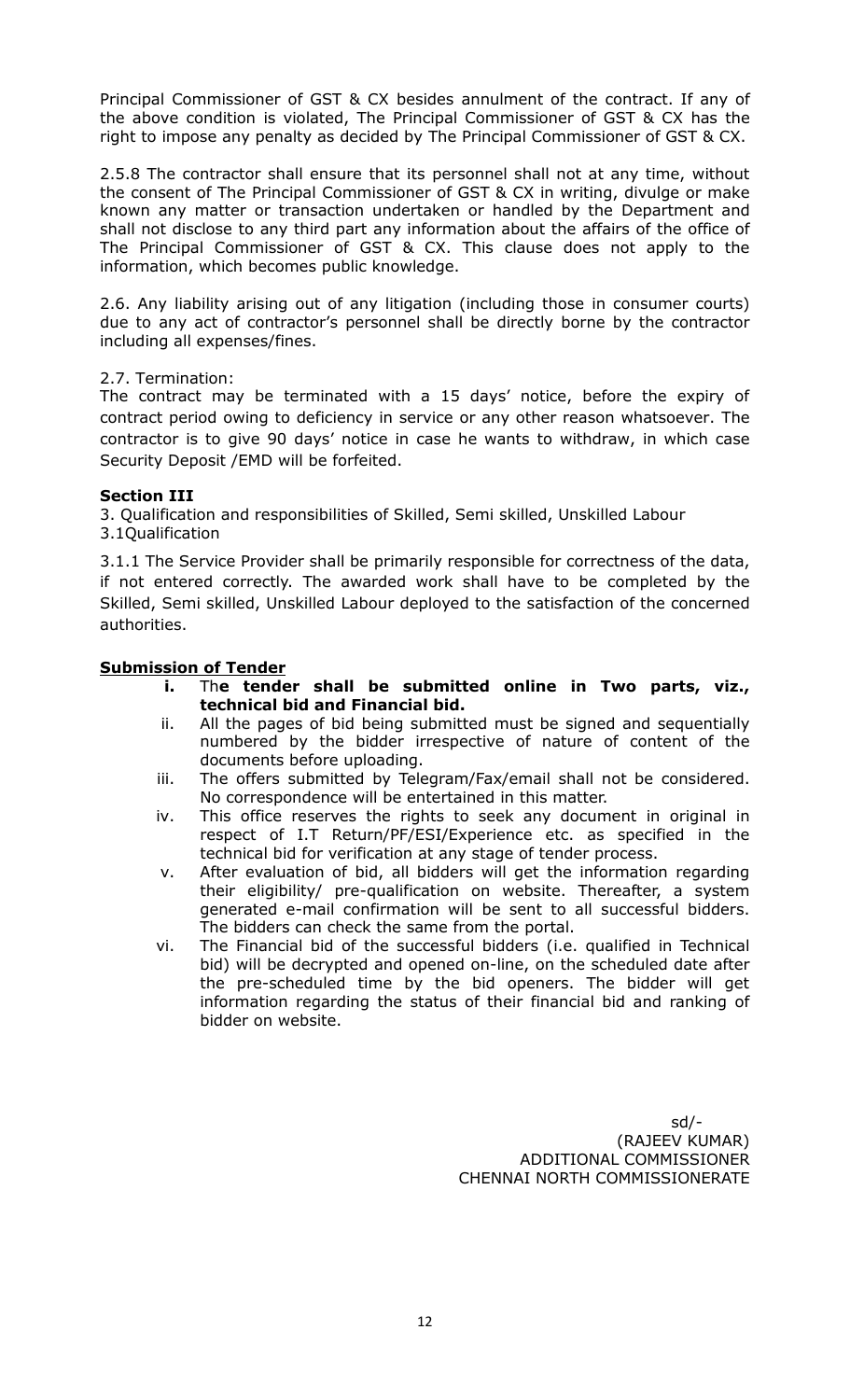#### **OFFER LETTER-Annexure II**

(On letter pad)

To The Principal Commissioner of GST & CX, Chennai North Commissionerate, 26/1 Mahatma Gandhi Road, Nungambakkam, Chennai – 600 034.

Sir,

#### **Sub: PROVIDING SKILLED, SEMI SKILLED AND UNSKILLED LABOUR ON CONTRACT BASIS FOR CHENNAI NORTH COMMISSIONERATE, CHENNAI …….**

With reference to your Tender Notice calling for offers for providing **2 skilled, 2 semi skilled and 6 unskilled Labour"** with Computer knowledge on contract basis at the office of the Principal Commissioner of GST & CX, 26/1 Mahatma Gandhi Road, Chennai 34, I/We hereby submit my/our offer as follows:-

a) Technical Bid: Annexures -I, II, III A, III B, IV, VI and Annexure- VII along with EMD of Rs.1,00,000/- by DD No. dt. On & other supporting documents Page No……to ……) (Cover -I)

b) Financial Bid: Annexure-V& VII (cover - II)

2. I hereby undertake to abide by various terms and conditions contained in the tender document.

3. I also certify that the details furnished in the bids, various enclosures and other documents are true and correct.

Date:  $\blacksquare$ 

Signature and stamp of the Owner/ bidder/ authorized Signatory with complete Name, Address, Contact No. (s), including Mobile No.(s).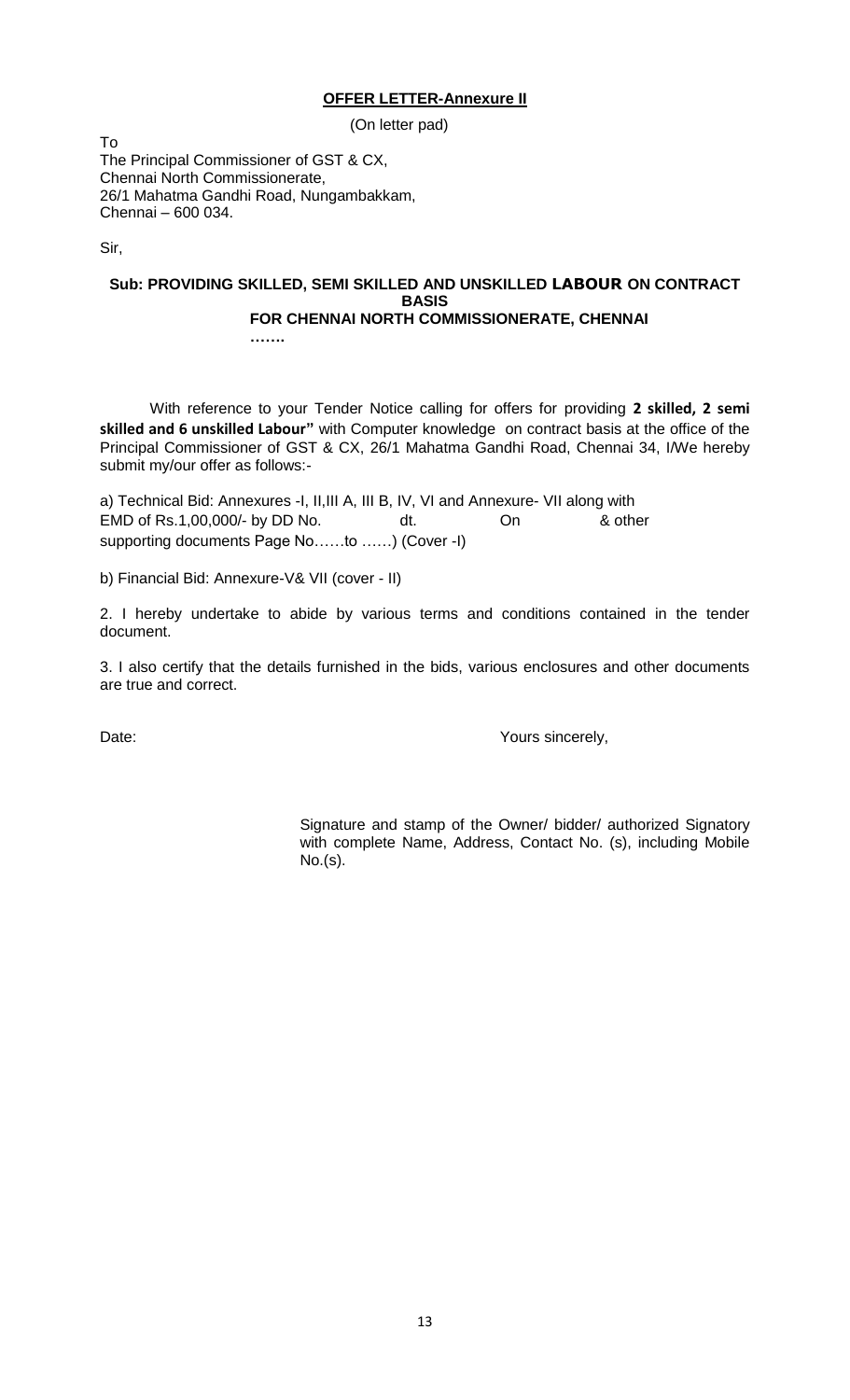#### **ANNEXURE – III A TECHNICAL BID**

## TENDER FORM FOR PROVIDING SKILLED, SEMI SKILLED AND UNSKILLED LABOURAT CHENNAI NORTH COMMISSIONERATE, CHENNAI

| 1.  | Name of the Registered Firm/ Company                                                                                                                        |  |
|-----|-------------------------------------------------------------------------------------------------------------------------------------------------------------|--|
| 2.  | Address of the company (with Tel.No., Fax &<br>E-mail)                                                                                                      |  |
| 3.  | Status of Ownership (Proprietory/<br>Partnership/ Company - upload proof)                                                                                   |  |
| 4.  | Name & Address of the Partners/ Directors<br>(with Mobile No.)                                                                                              |  |
| 5.  | Contact Person (s) (with mobile number)                                                                                                                     |  |
| 6.  | Date of establishment of the firm/company                                                                                                                   |  |
| 7.  | (a) Experience Certificate for providing<br>similar services as in 1.2.1.<br>(b) Completion Certificate for value of<br>work as in $1.2.2$ . (upload proof) |  |
| 8.  | PAN No.(upload copy)                                                                                                                                        |  |
| 9.  | Copies of audited Balance sheet and P/L<br>account For the financial years : 2014-15,<br>2015-16:&2016-17:<br>(upload document copies) as in 1.2.4          |  |
| 10. | Copies of Income Tax Returns filed for<br>The assessment years :<br>2015-16, 2016-17 & 2017-18:<br>(upload document copies) as in 1.2.4                     |  |
| 11. | Average Annual Turnover for financial years<br>2015-16, 2016-17 & 2017-18:<br>certified by a Chartered Accountant (upload<br>copy) as in $1.2.3$            |  |
| 12. | GST Registration No. upload copy of<br>Registration certificate) as in 1.2.9                                                                                |  |
| 13. | Amount of Service Tax paid during the<br>financial years 2015-16, 2016-17 & 2017-18::<br>(Upload proof) 1.2.10                                              |  |
| 14. | No. of persons employed during 2016-17 and<br><b>July 2017:</b><br>Aug 2017:<br>Sept 2017:<br>(Upload proof) as in 1.2.6                                    |  |
| 15  | Details of Registration with PF and ESI<br>authorities (upload copies of Registration)<br>and copies of remittance slips as in 1.2.5.                       |  |
| 16  | Details of EMD as in 1.13.                                                                                                                                  |  |
| 17  | Declaration as in 1.2.7.                                                                                                                                    |  |
| 18  | Solvency Certificate as in 1.2.8                                                                                                                            |  |

### **DECLARATION**

I/ we hereby certify that the information furnished above is full and correct to the best of my/ our knowledge. I/ we understand that in case any deviation is found in the above statement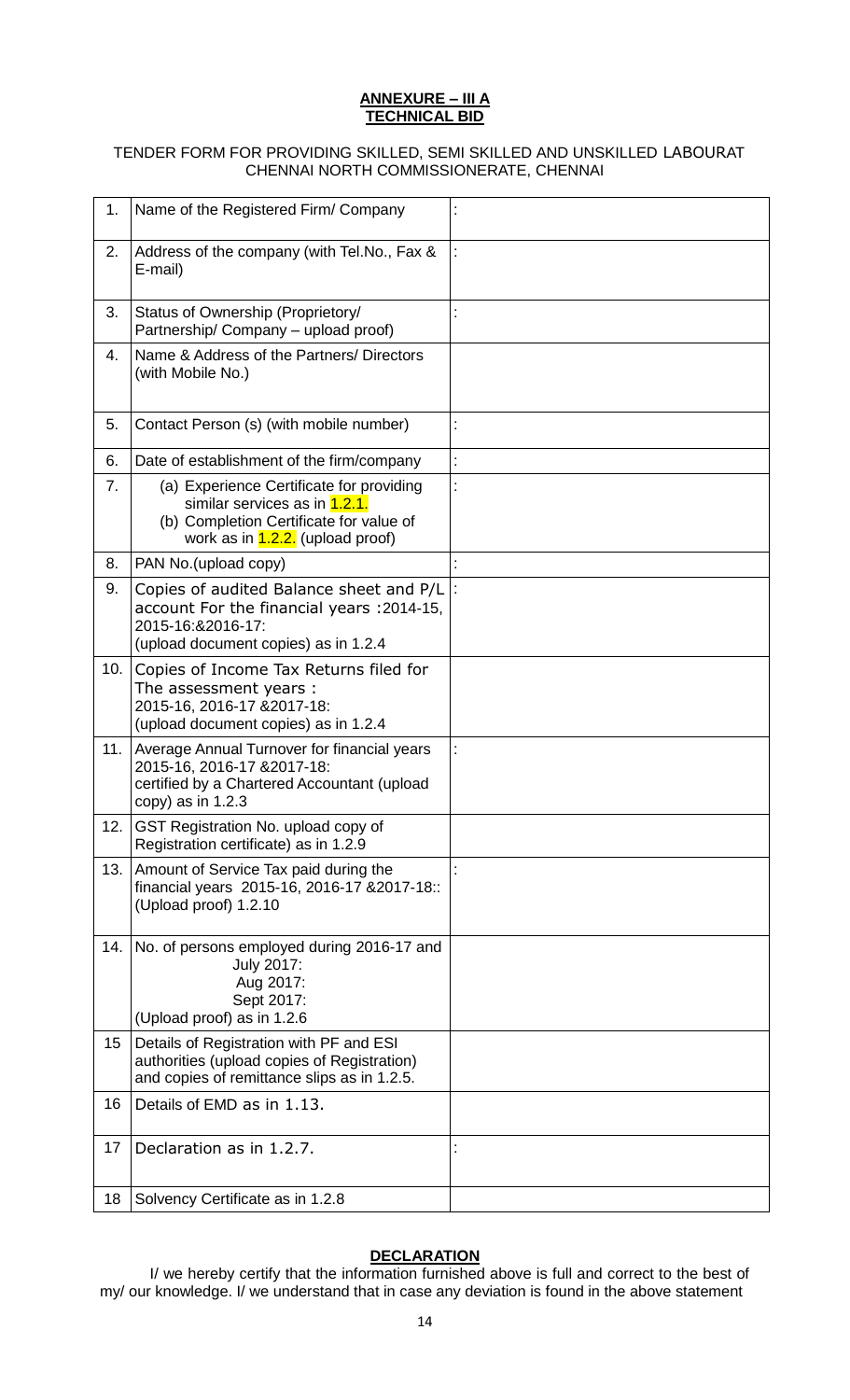at any stage, the company/firm will be blacklisted and will not have any dealing with the Department in future.

> Signature and stamp of the Owner/ bidder/ authorized Signatory with complete Name, Address, Contact No. (s), including Mobile No.(s).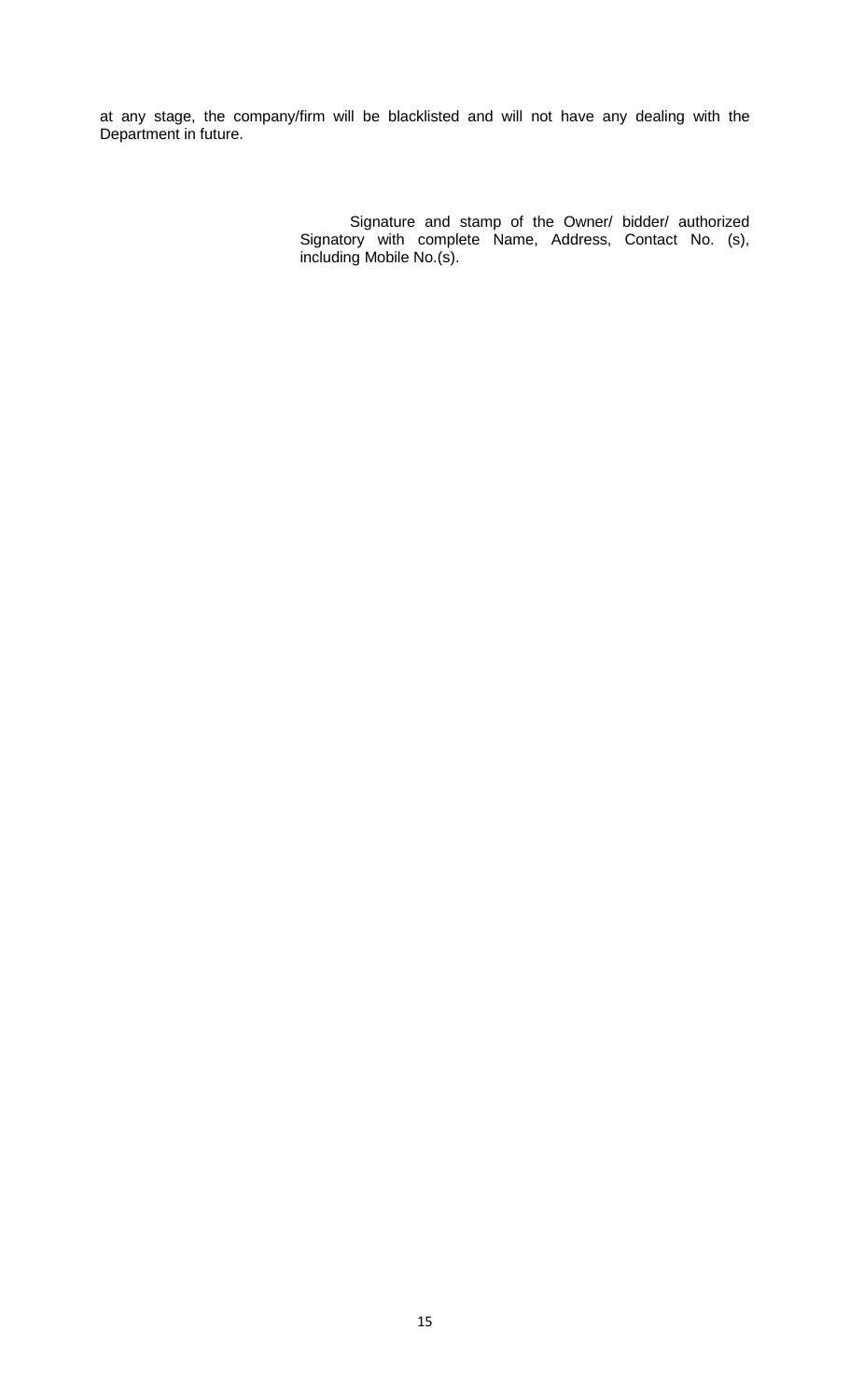## **ANNEXURE-III B TECHNICAL BID**

#### **TENDER FOR PROVIDING SKILLED, SEMI SKILLED AND UNSKILLED LABOUR ON CONTRACT BASIS FOR CHENNAI NORTH COMMISSIONERATE, CHENNAI**

1. Name of the Registered Firm/ Company :

2. Address (with Tel. No. & Fax No.) :

3. PAN No. :

4. Name & Address of the proprietor,

Partners/ Directors (with Mobile Number) :

| S.No | <b>Particulars</b>                                                                                          | Amount<br>(Rs.) | <b>Amount in words</b><br>(Rupees) |
|------|-------------------------------------------------------------------------------------------------------------|-----------------|------------------------------------|
| 1    | Wages per head/day fixed by the Chief Labour<br>Commissioner (Central) as applicable to "Skilled<br>labour" |                 |                                    |
| 2    | Wages for 26 days                                                                                           |                 |                                    |
| 3    | PF @ 13.15% of SNo.2 - per month/head                                                                       |                 |                                    |
| 4    | ESI @ 4.75@ of SNo.2 - per month /head                                                                      |                 |                                    |
| 5    | Bonus per month/head (as per the Payment of<br>Bonus (Amendment) Act, 2015, section 12                      |                 |                                    |
| 6    | Subtotal $(2+3+4+5)$ per month                                                                              |                 |                                    |

| S.No | <b>Particulars</b>                                                                                              | <b>Amount</b><br>(Rs.) | <b>Amount in words</b><br>(Rupees) |
|------|-----------------------------------------------------------------------------------------------------------------|------------------------|------------------------------------|
|      | Wages per head/day fixed by the Chief Labour<br>Commissioner (Central) as applicable to "Semi<br>SkilledLabour" |                        |                                    |
| 2    | Wages for 26 days                                                                                               |                        |                                    |
| 3    | PF @ 13.15% of SNo.2 - per month/head                                                                           |                        |                                    |
| 4    | ESI @ 4.75@ of SNo.2 - per month /head                                                                          |                        |                                    |
| 5    | Bonus per month/head (as per the Payment of<br>Bonus (Amendment) Act, 2015, section 12                          |                        |                                    |
| 6    | Subtotal (2+3+4+5) per month                                                                                    |                        |                                    |

| S.No | <b>Particulars</b>                                                                                             | <b>Amount</b><br>(Rs.) | <b>Amount in words</b><br>(Rupees) |
|------|----------------------------------------------------------------------------------------------------------------|------------------------|------------------------------------|
|      | Wages per head/day fixed by the Chief Labour<br>Commissioner (Central) as applicable to "Un<br>Skilled Labour" |                        |                                    |
| 2    | Wages for 26 days                                                                                              |                        |                                    |
| 3    | PF @ 13.15% of SNo.2 - per month/head                                                                          |                        |                                    |
| 4    | ESI @ 4.75@ of SNo.2 - per month /head                                                                         |                        |                                    |
| 5    | Bonus per month/head (as per the Payment of<br>Bonus (Amendment) Act, 2015, section 12                         |                        |                                    |
| 6    | Subtotal (2+3+4+5) per month                                                                                   |                        |                                    |

Date:

Signature and stamp of the Owner/ bidder/ authorized Signatory with complete Name, Address, Contact No.(s), Including Mobile No.(s). (also Indicate the category in which signing, whether on his own behalf of as Power of Attorney/Authorised signatory of the owner)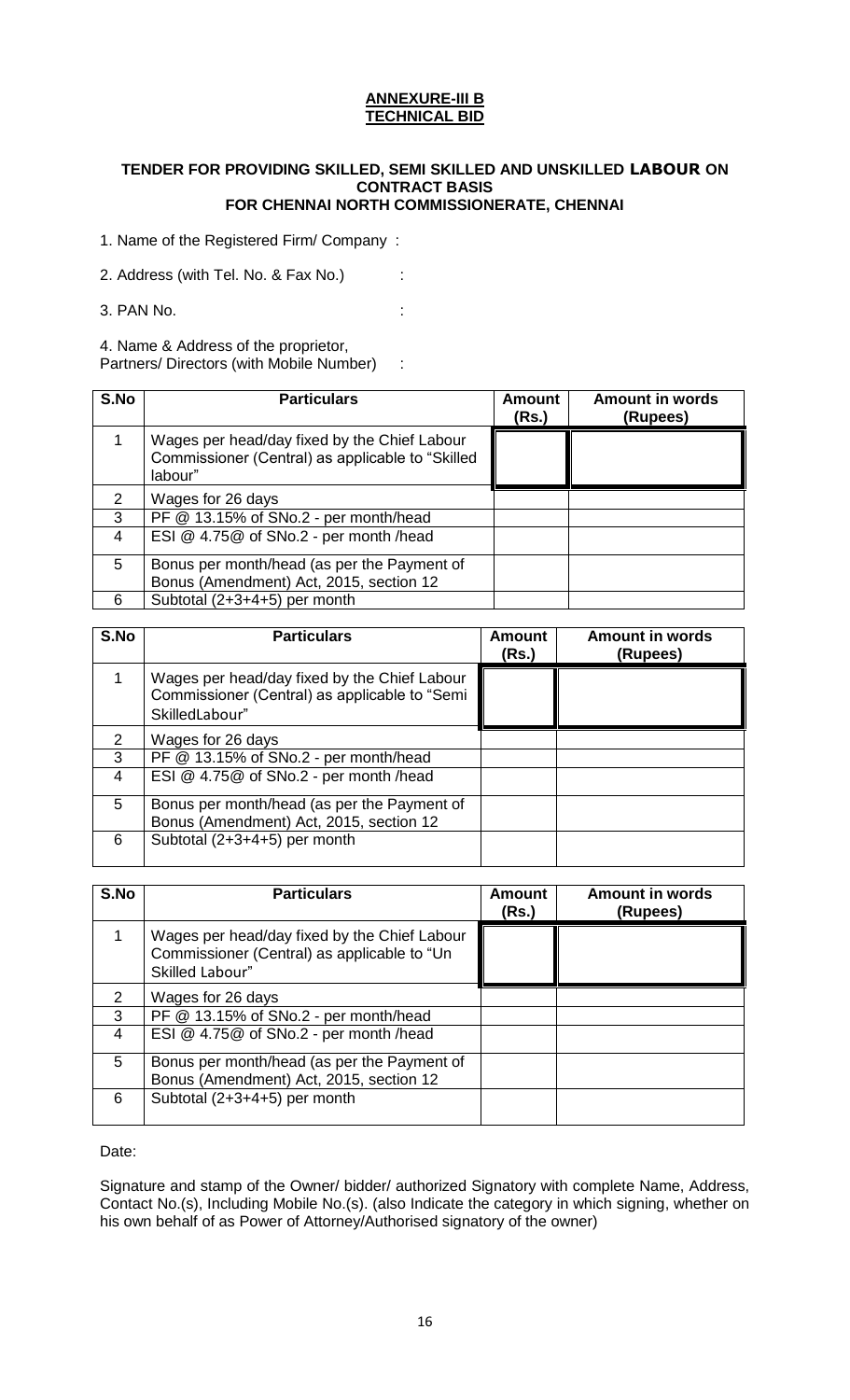# **Annexure-IV**

# **OFFICE OF THEPRINCIPAL COMMISSIONER OF GST & CX, CHENNAI**

## **BIDDER UNDERTAKING**

1.General Description

"Tender for Providing Skilled, Semi skilled and unskilled Labour in the office of The PrincipalCommissioner of GST & CX at Chennai".

2. Earnest Money Rs 1,00,000/-

3. Security Deposit 10% of the accepted annual contract value in the form as specified in clause – 1.18 of section -I

4. Period of Contract:

Upto 31.03.2019 from the date of commencement of work.

5. Delay in commencement of Service and forfeiture of Earnest Money Deposit& Undertakings by the Bidder

a) Should this tender be accepted in whole or in Part, I / we here agree:

to terms and abide and fulfill all conditions annexed hereto and all the terms and provisions contained in notice inviting tenders so far as applicable and/or in default thereof to forfeit and to pay the Principal Commissioner of GST & CX or his successors in office, the sum of money mentioned in the conditions. A sum of Rs.1,00,000/- is hereby forwarded in Demand draft as Earnest Money. If I / we fail to commence the Service Specified in the above memorandum / we agree that the said the Principal Commissioner of GST & CX or his successors in office shall, without prejudice to the Principal Commissioner of GST & CX any other right or remedy, be at liberty to forfeit the said Earnest Money absolutely, otherwise the said Earnest Money shall be retained by him towards security deposit mentioned against Clause 4 of the above mentioned Memorandum.

b) To execute all the Services referred to there in the tender documents upon the terms and conditions contained or referred to therein and carryout such deviations as may be ordered by the Principal Commissioner of GST & CX.

c) I/We hereby agree to abide by all terms and conditions laid down in tender Document.

d) This is to certify that I/We before signing this bid have read and fully understood all the terms and conditions and instructions contained therein and undertake myself/ourselves abide by the said terms and conditions.

6. I/We abide by the provisions of Minimum Wages Act, Contract Labour Act and other statutory provisions like Provident Fund Act, ESI Bonus, Gratuity, Leave, Relieving Charges, Uniform and Allowance thereof and any other Charges applicable from time to time. I/We will pay the wages to the Personnel deployed as per Minimum Wages Act as amended by the Government from time to time and shall be fully & solely responsible for any violation.

> Signature and stamp of the Owner/ bidder/ authorized Signatory with complete Name, Address, Contact No. (s), including Mobile No.(s).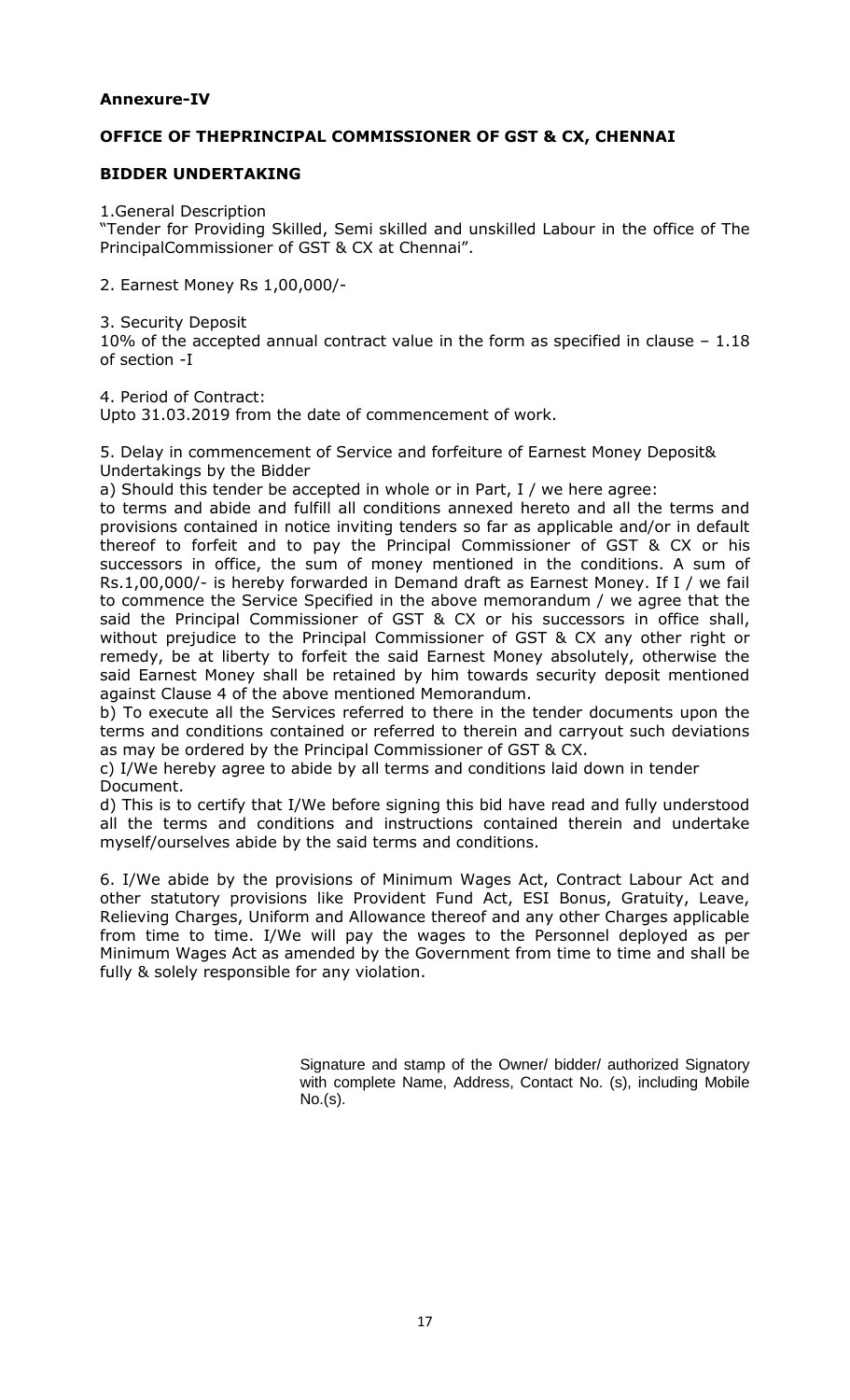## **ANNEXURE – V FINANCIAL BID**

#### **TENDER FOR PROVIDING SKILLED, SEMI SKILLED AND UNSKILLED LABOUR ON CONTRACT BASIS FOR CHENNAI NORTH COMMISSIONERATE, CHENNAI**

1. Name of the Registered Firm/ Company :

2. Address (with Tel. No. & Fax No.) :

3. PAN No. :

4. Name & Address of the proprietor,

Partners/ Directors (with Mobile Number) :

| S.No            | <b>Particulars</b>                                                                                                | <b>Amount</b><br>(Rs.) | <b>Amount in words</b><br>(Rupees) |
|-----------------|-------------------------------------------------------------------------------------------------------------------|------------------------|------------------------------------|
| 1               | Wages per head/day fixed by the Chief Labour<br>Commissioner (Central) as applicable to<br>"Skilled Labour"       |                        |                                    |
| 2               | Wages for 26 days                                                                                                 |                        |                                    |
| 3               | PF @ 13.15% of SNo.2 - per month/head                                                                             |                        |                                    |
| 4               | ESI @ 4.75@ of SNo.2 - per month /head                                                                            |                        |                                    |
| 5               | Bonus per month/head (as per the Payment of<br>Bonus (Amendment) Act, 2015, section 12                            |                        |                                    |
| 6               | Subtotal (2+3+4+5) per month                                                                                      |                        |                                    |
| $\overline{7}$  | Contractor's Service charges per head/month                                                                       |                        |                                    |
| 8               | Total charges per head/month (6+7)*                                                                               |                        |                                    |
| 9               | (Total charges for 2 skilled Labour) -<br><b>SUB TOTAL - I</b>                                                    |                        |                                    |
| 10 <sup>°</sup> | Wages per head/day fixed by the Chief Labour<br>Commissioner (Central) as applicable to "Semi-<br>Skilled Labour" |                        |                                    |
| 11              | Wages for 26 days                                                                                                 |                        |                                    |
| 12              | PF @ 13.15% of SNo.2 - per month/head                                                                             |                        |                                    |
| 13              | ESI @ 4.75@ of SNo.2 - per month /head                                                                            |                        |                                    |
| 14              | Bonus per month/head (as per the Payment of<br>Bonus (Amendment) Act, 2015, section 12                            |                        |                                    |
| 15              | Subtotal (11+12+13+14) per month                                                                                  |                        |                                    |
| 16              | Contractor's Service charges per head/month                                                                       |                        |                                    |
| 17              | Total charges per head/month (15+16)*                                                                             |                        |                                    |
| 18              | (Total charges for 2 Semi skilled Labour) --<br><b>SUB TOTAL -II</b>                                              |                        |                                    |
| 19              | Wages per head/day fixed by the Chief Labour<br>Commissioner (Central) as applicable to "Un-<br>Skilled Labour"   |                        |                                    |
| 20              | Wages for 26 days                                                                                                 |                        |                                    |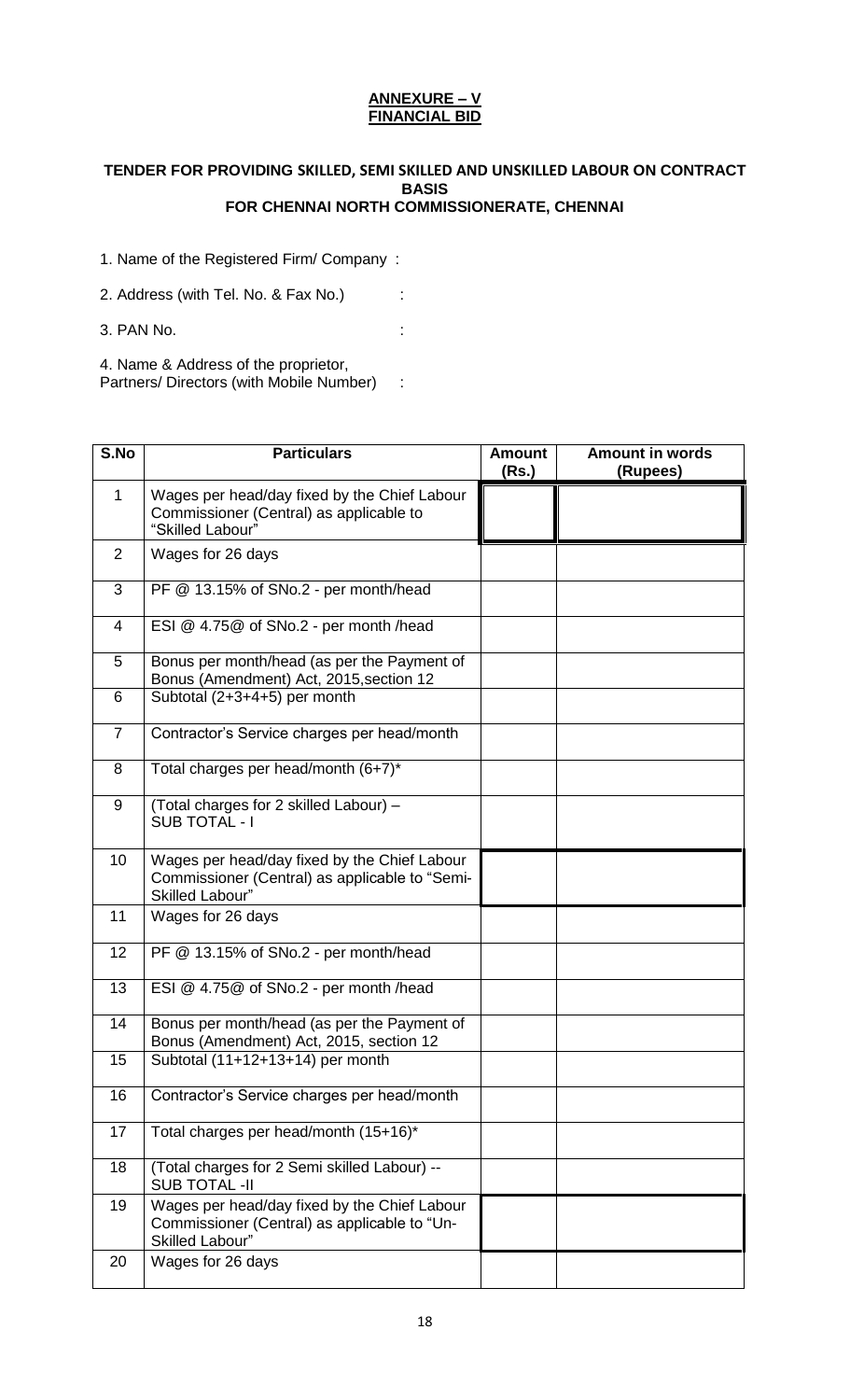| 21 | PF @ 13.15% of SNo.2 - per month/head                                                  |  |
|----|----------------------------------------------------------------------------------------|--|
| 22 | ESI @ 4.75@ of SNo.2 - per month /head                                                 |  |
| 23 | Bonus per month/head (as per the Payment of<br>Bonus (Amendment) Act, 2015, section 12 |  |
| 24 | Subtotal (20+21+22+23) per month                                                       |  |
| 25 | Contractor's Service charges per head/month                                            |  |
| 26 | Total charges per head/month (24+25)*                                                  |  |
| 27 | Total charges for 6 Unskilled Labour --<br><b>SUB TOTAL - III</b>                      |  |
| 28 | GRAND TOTAL (=SUB TOTAL I+II+III) as in<br>S.No. (9+18+27)                             |  |

(Rupees

# **NOTE:-**

. \*Rate **quotedis exclusive of GST.**

Date:

Signature and stamp of the Owner/ bidder/ authorized Signatory with complete Name, Address, Contact No.(s), Including Mobile No.(s). (also Indicate the category in which signing, whether on his own behalf of as Power of Attorney/Authorised signatory of the owner)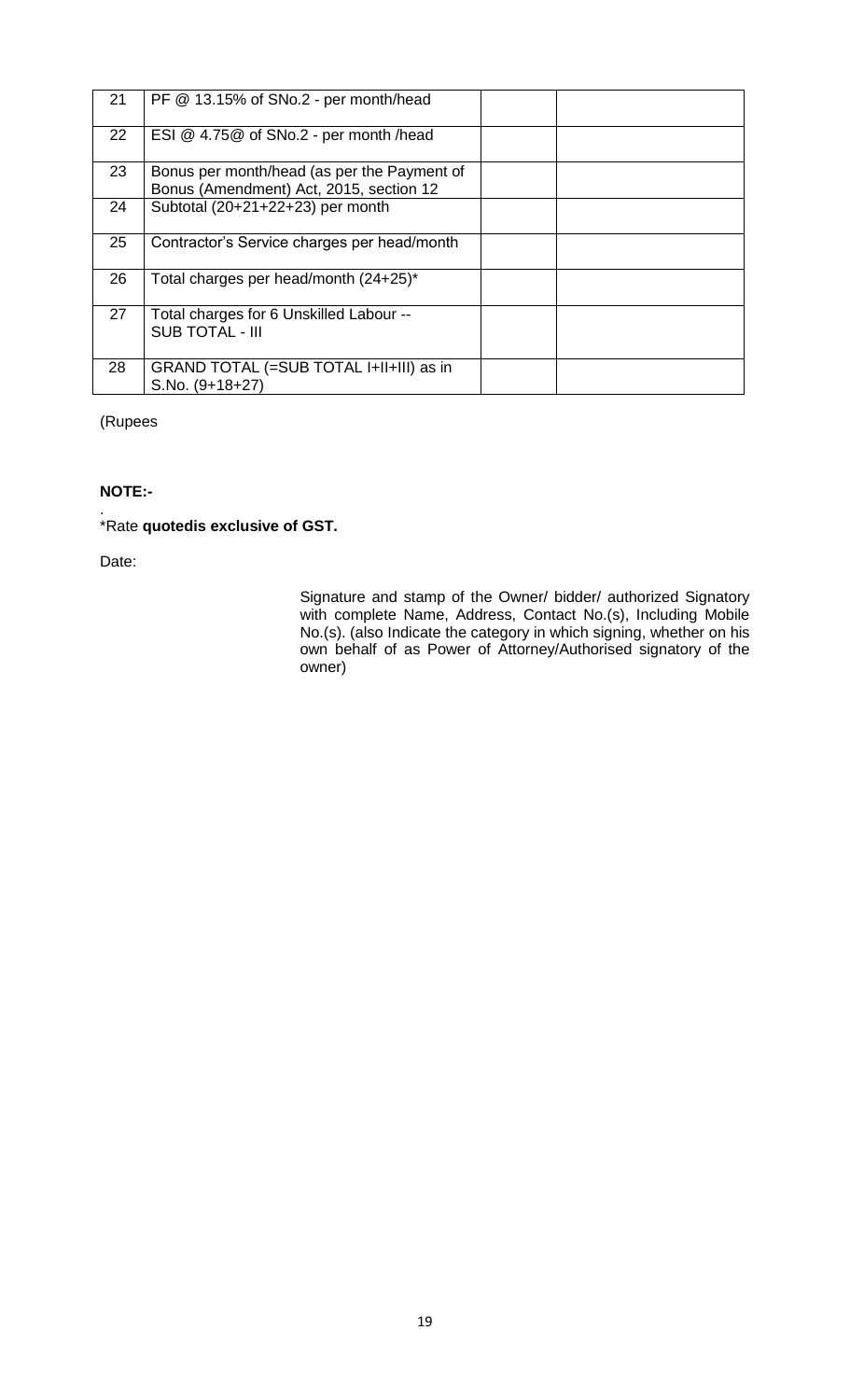## **ANNEXURE-VII**

# **PRICE/ FINANCIAL BID DOCUMENT**

\_\_\_\_\_\_\_\_\_\_\_\_\_\_\_\_\_\_\_\_\_\_

- (a) Price bid undertaking
- (b) Schedule of price bid in the form of BOQ.xls

## **PRICE BID UNDERTAKING**

From: (Full name and address of the Bidder)\_\_\_\_\_\_\_\_\_\_\_\_\_\_\_\_\_\_\_\_\_\_

To,

The Principal Commissioner,

GST &Central Excise,

Chennai North Commissionerate,

Chennai.

Dear Sir/Madam,

I submit the Price Bid for\_\_\_\_\_\_\_\_\_\_\_\_\_\_\_\_\_\_\_\_\_\_\_\_\_\_\_\_\_\_\_\_\_\_\_\_\_\_\_\_\_\_ and related activities as envisaged in the Bid document.

2. I have thoroughly examined and understood all the terms and conditions as contained in the Bid document, and agree to abide by them.

3. I offer to work at the rates as indicated in the price Bid, inclusive of all applicable taxes **except GST.**

Yours faithfully

Signature of Authorized Representative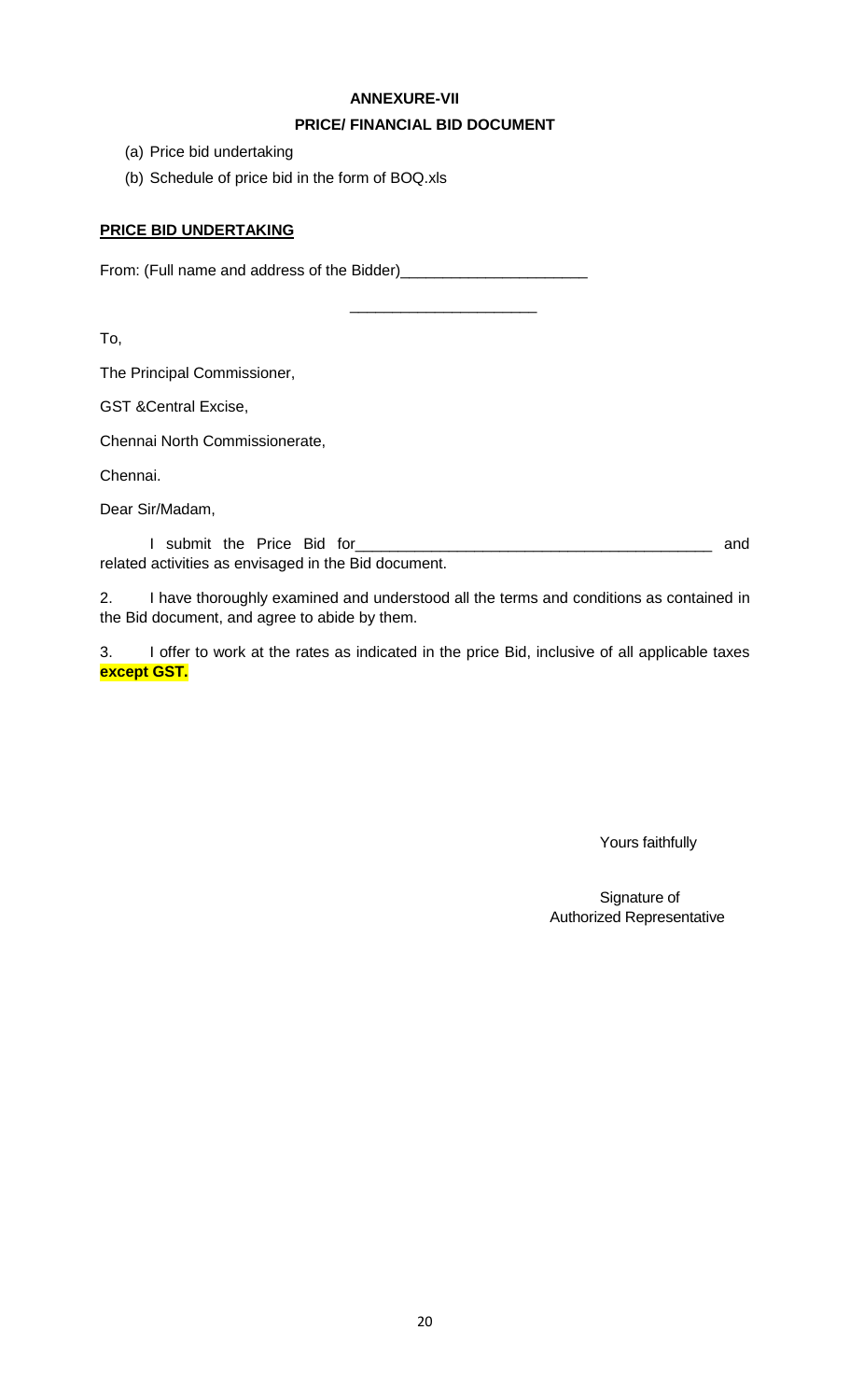### **ANNEXURE -VIII UNDERTAKING BY THE BIDDER**

I/We undertake that my/our firm M/s ………………………………………………………………………… has not been **blacklisted** by any Govt. Department/Public Sector Undertaking/Autonomous Body.

2. I ………………………………………………………………………………. Son/Daughter/Wife of Shri……………………………………………………………. Proprietor/Partner/Director/Authorized signatory of M/s ………………………………………………………. am competent to sign this declaration and execute this tender document.

3. I have carefully read and understood all the term and conditions of the tender and undertake to abide by them.

4. The information / documents furnished alongwith the above application are true and correct to the best of my knowledge and belief. I/ We, am/are well aware of the fact that furnishing of any false information / fabricated document would lead to rejection of my tender at any stage besides liabilities towards prosecution under appropriate law.

5. I/We understand that in case any deviation is found in the above statement at any stage, my/our concern/firm/co. shall be blacklisted and shall not have any dealing with the Department in future.

Date: Date: Signature of the authorized Signatory of the firm/ Place: Company/Organization Office Stamp/Seal: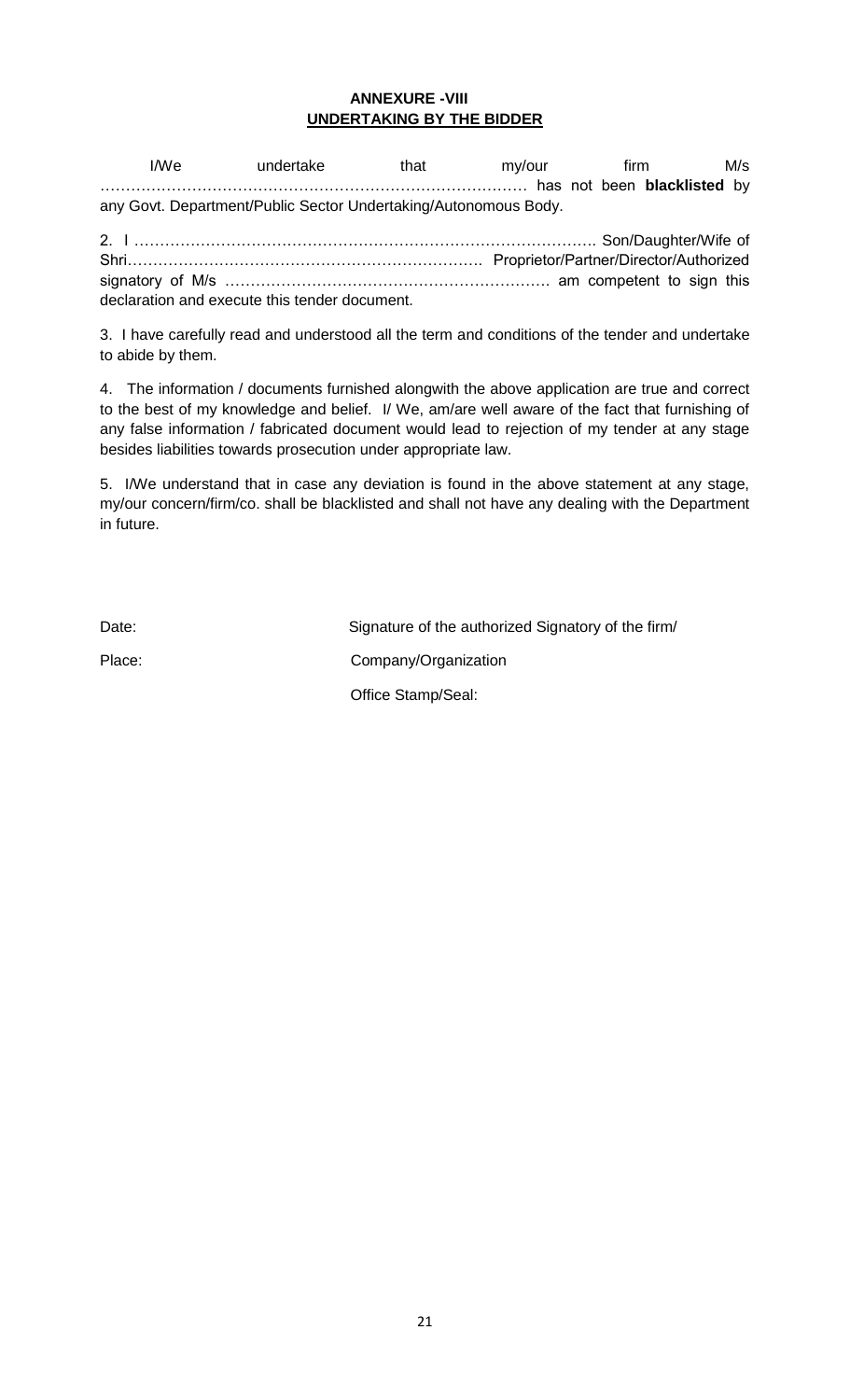# **Annexure-VI**

### **Instructions for Online Bid Submission:**

The bidders are required to submit soft copies of their bids electronically on the CPP Portal, using valid Digital Signature Certificates. The instructions given below are meant to assist the bidders in registering on the CPP Portal, prepare their bids in accordance with the requirements and submitting their bids online on the CPP Portal.

More information useful for submitting online bids on the CPP Portal may be obtained at: <https://eprocure.gov.in/eprocure/app>**.**

#### **REGISTRATION**

- 1) Bidders are required to enroll on the e-Procurement module of the Central Public Procurement Portal (URL: [https://eprocure.gov.in/eprocure/app\)](https://eprocure.gov.in/eprocure/app) by clicking on the link "**Online bidder Enrollment**" on the CPP Portal which is free of charge.
- 2) As part of the enrolment process, the bidders will be required to choose a unique username and assign a password for their accounts.
- 3) Bidders are advised to register their valid email address and mobile numbers as part of the registration process. These would be used for any communication from the CPP Portal.
- 4) Upon enrolment, the bidders will be required to register their valid Digital Signature Certificate (Class II or Class III Certificates with signing key usage) issued by any Certifying Authority recognized by CCA India (e.g. Sify / nCode / eMudhra etc.), with their profile.
- 5) Only one valid DSC should be registered by a bidder. Please note that the bidders are responsible to ensure that they do not lend their DSC"s to others which may lead to misuse.
- 6) Bidder then logs in to the site through the secured log-in by entering their user ID / password and the password of the DSC / e-Token.

#### **SEARCHING FOR TENDER DOCUMENTS**

- 1) There are various search options built in the CPP Portal, to facilitate bidders to search active tenders by several parameters. These parameters could include Tender ID, Organization Name, Location, Date, Value, etc. There is also an option of advanced search for tenders, wherein the bidders may combine a number of search parameters such as Organization Name, Form of Contract, Location, Date, Other keywords etc. to search for a tender published on the CPP Portal.
- 2) Once the bidders have selected the tenders they are interested in, they may download the required documents / tender schedules. These tenders can be moved to the respective "My Tenders" folder. This would enable the CPP Portal to intimate the bidders through SMS / e-mail in case there is any corrigendum issued to the tender document.
- 3) The bidder should make a note of the unique Tender ID assigned to each tender, in case they want to obtain any clarification / help from the Helpdesk.

#### **PREPARATION OF BIDS**

- 1) Bidder should take into account any corrigendum published on the tender document before submitting their bids.
- 2) Please go through the tender advertisement and the tender document carefully to understand the documents required to be submitted as part of the bid. Please note the number of covers in which the bid documents have to be submitted, the number of documents - including the names and content of each of the document that need to be submitted. Any deviations from these may lead to rejection of the bid.
- 3) Bidder, in advance, should get ready the bid documents to be submitted as indicated in the tender document / schedule and generally, they can be in PDF / XLS / RAR / DWF/JPG formats. Bid documents may be scanned with 100 dpi with black and white option which helps in reducing size of the scanned document.
- 4) To avoid the time and effort required in uploading the same set of standard documents which are required to be submitted as a part of every bid, a provision of uploading such